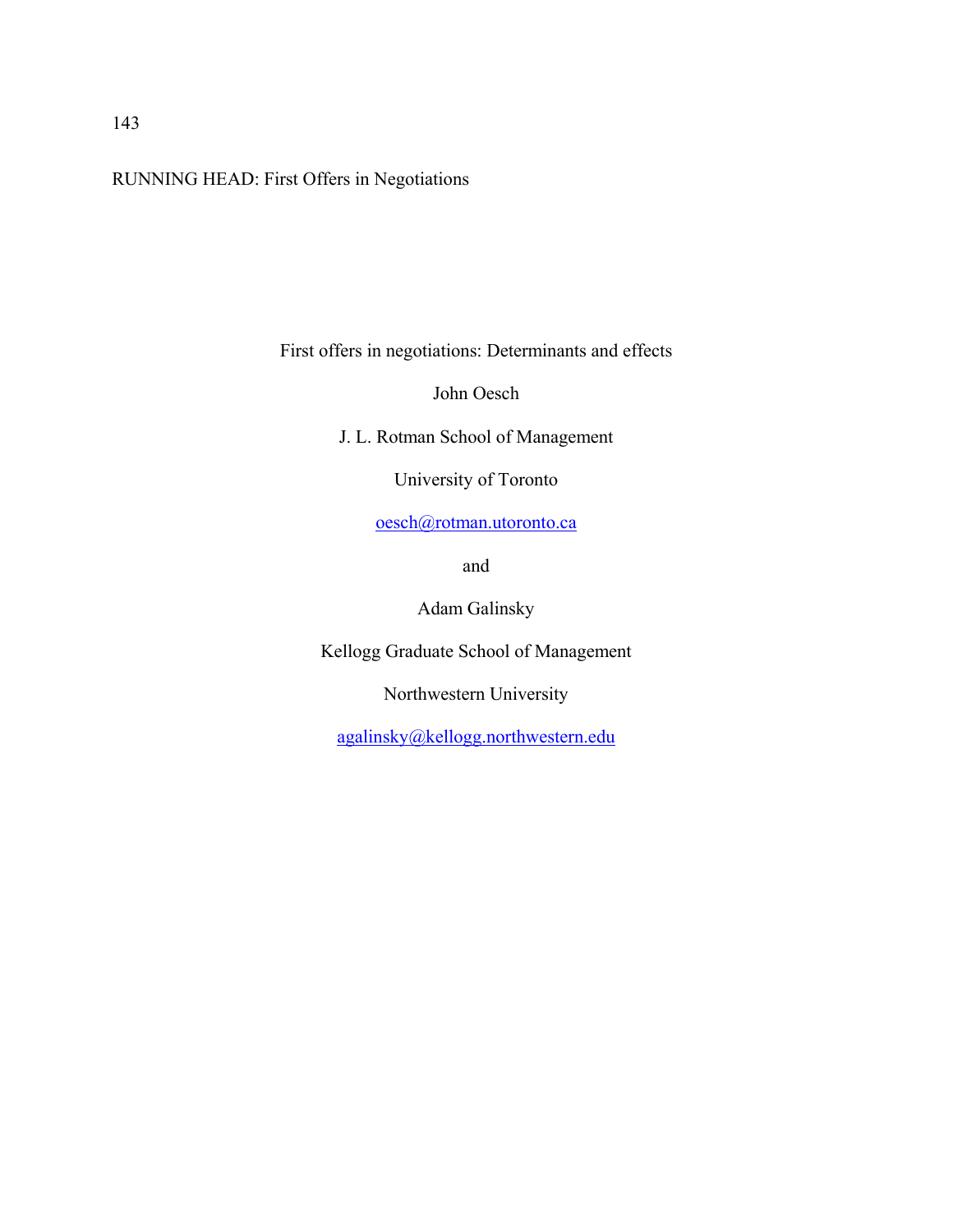# ABSTRACT

 In this paper we review the literature on first offers in negotiations. We explore the determinants of who will make the first offer, how extreme that first offer will be, what effect the first offer has on the value of the final outcome, and how first offers influence post-negotiation evaluations.

KEY WORDS: First Offers, Negotiations, Bargaining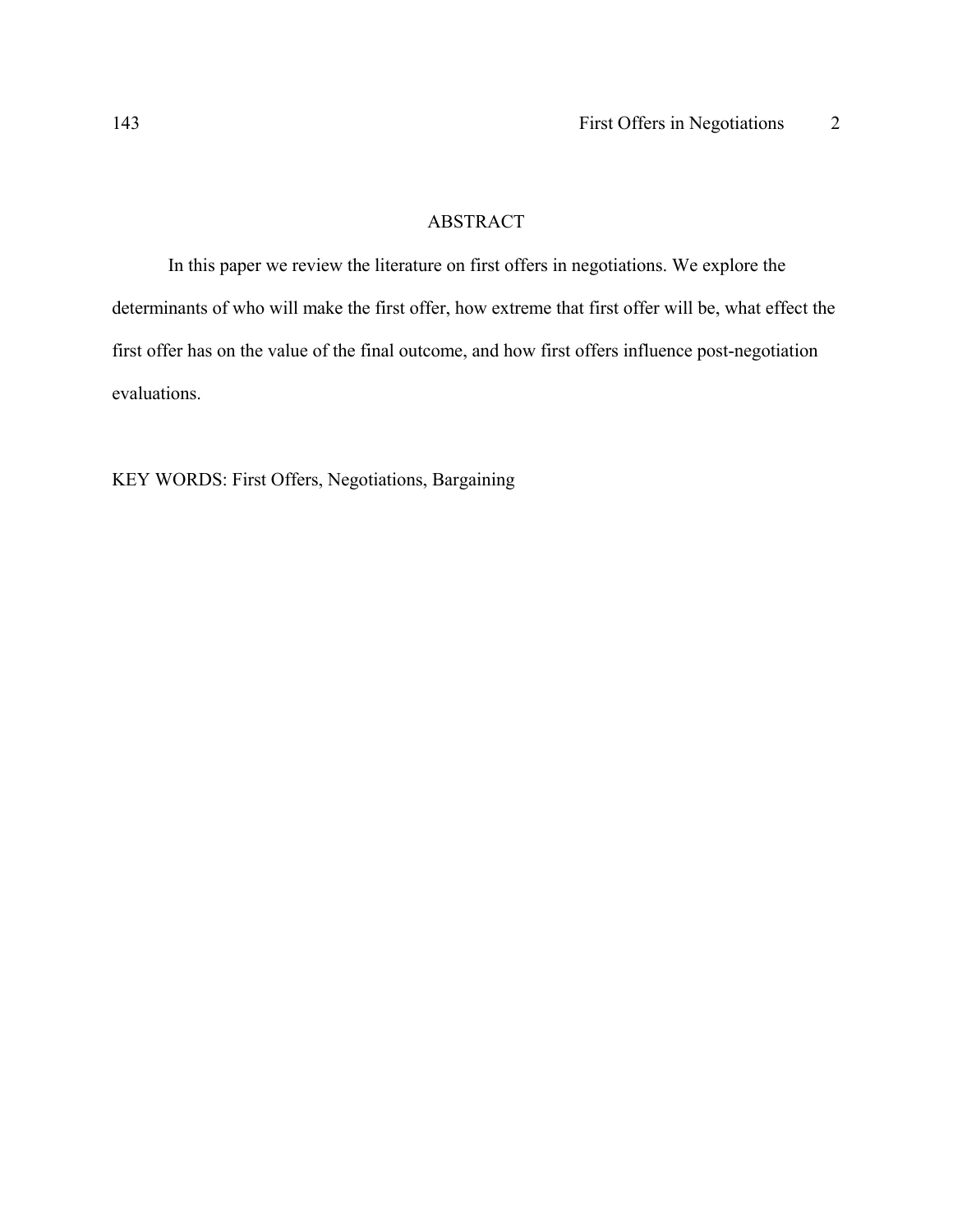In every negotiation, someone must go first. Whether bargaining over the price of a used car, seeking agreement on a starting salary, or resolving a household dispute, all negotiators either make or receive the first opening offer. The question of whether to go first often plagues many negotiators. Should I begin the negotiation, or should I wait to hear what the other person offers? The uncertainty surrounding most negotiations and thee often mixed motive nature of negotiations only complicate this issue. In such an exchange, the first offer can serve several purposes. For the recipient of the first offer, it can be the first available piece of substantive information, providing insight into the nature of the bargaining zone. For the hesitant, uncertain negotiator, the first offer can help to smooth the process and get the dance going. For the presenter, it can be a strategy for acquiring information, a message about tactics, a symbol of intent, or a valuable anchor.

First offers have powerful effects on outcomes (e.g. Chertkoff & Conley, 1967; Galinsky & Mussweiler, 2001; Van Poucke & Beulens, 2002; Yukl, 1974). Because of this power, negotiation scholars and practitioners need to know more about the antecedents and consequences of first offers. A review of the various aspects of the first offer is necessary not only because all negotiations contain a first offer. At this time a review can consolidate links between existing spheres of knowledge and lead to new questions and newly recognized links. Our purpose is to examine the determinants of the first offer and its effects on the process and outcomes of negotiations. This review will contribute to negotiation scholarship by providing a summary and analysis of important psychological and strategic processes surrounding the first offer. We intend to provide insight into the factors that may predict who is more likely to make the first offer, how extreme that offer might be, how the first offer may guide and influence the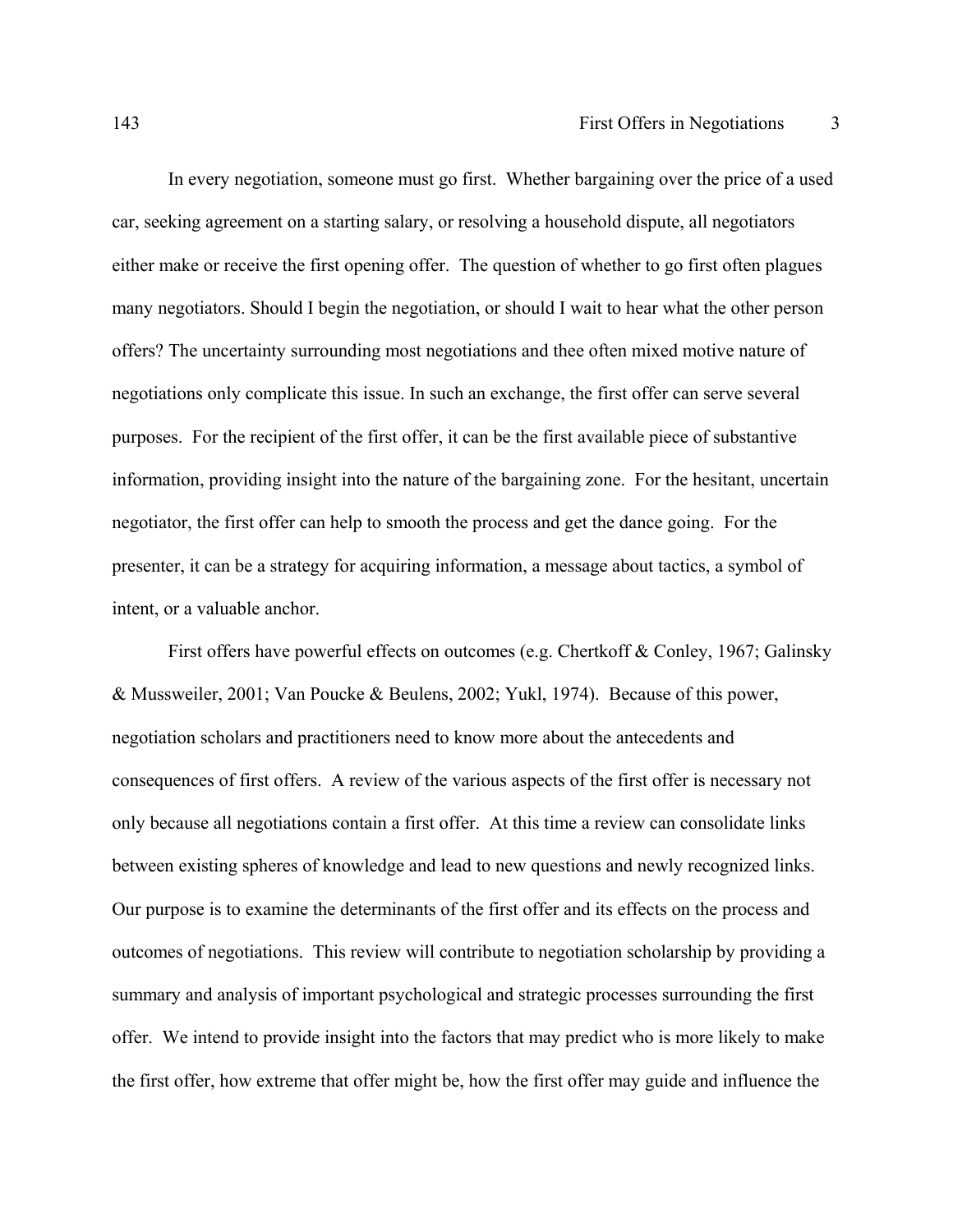final outcome, and how the first offer might affect evaluations of outcomes. We also examine the prescriptive question of who should make the first offer and when.

## **Factors Affecting Who Will Present the First Offer**

 In most negotiations, both parties have an opportunity to make a first offer. Sometimes, the first offer is a list price; for example, in buying a house, the seller makes the first official offer by supplying a list price. However, in this situation the first offer by the buyer can sometimes be considered a first offer. In situations where no price has yet been mentioned, we have a pure form of opportunity to present the first opening offer. What contextual factors lead one or the other negotiator to make that first offer? There are no hard and fast rules for whether a buyer or seller should be the first to step in. Inexperienced negotiators do possess beliefs about appropriate actions in a negotiation, but a content analysis of their cognitive scripts reveal no assumptions about who should make the first offer (O'Connor & Adams, 1999). We next describe some of the factors that affect who will present the first offer.

Power is one determinant of who will open a negotiation. Power in a negotiation is often determined by the strength of one's alternatives to the negotiation, by one's BATNA (Best Alternative To A Negotiated Agreement). A strong BATNA is a source of power because it allows the negotiator to be less dependent on the current negotiation to meet his or her needs. Power has been shown to activate the behavioral approach system (Keltner, Gruenfeld, & Anderson, in press); those with power experience and express more positive affect (Keltner, Young, Heerey, Oemig, & Monarch, 1998) are more extraverted (Anderson, John, Keltner, & Kring, 2001), and show a heightened sensitivity to rewards and strategies for acquiring those rewards. All of these results suggest that power should lead to action, that those with power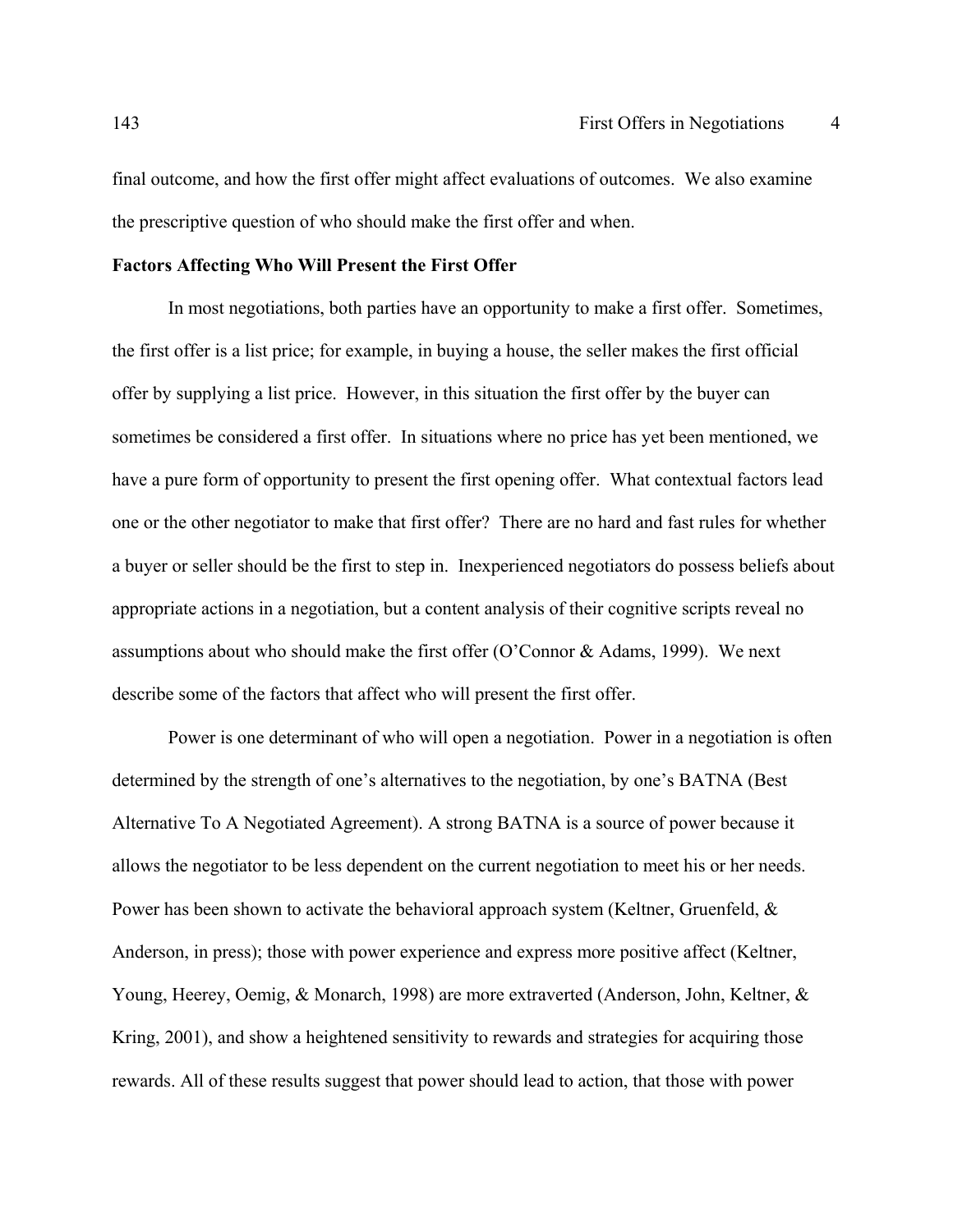should take action. In negotiations this is indeed the case. Negotiators with better alternatives are more likely to make a first offer in a negotiation (Galinsky, Gruenfeld & Magee, 2002). In addition, when a negotiation is placed in a low power role (e.g., candidate in a typical job negotiation), they are less likely to make a first offer (Galinsky, Kray, & Thompson, 2003). Overall, power, defined either as the strength of alternatives or structurally, predicts who makes the first offer.

Stereotype activation is another factor that affects who will make the first offer. Gender stereotypes seem to match Raiffa's (1982) classification of effective negotiators (assertive, rational, decisive = stereotypically male) and ineffective negotiators (weak, emotional, irrational, too conciliatory = stereotypically female) (Williams  $\&$  Best, 1982). Although gender has no known effect on negotiation propensity (O'Shea & Bush, 2002) and very little effect ( $R^2 = .01$ ) on negotiating competitiveness (Walters, Stuhlmacher & Meyer, 1998), a negotiator's consideration of these stereotypes can have a considerable effect on whether or not that negotiator will make the first offer. Given the perceived relationship between effective negotiator traits and gender stereotypes, simply making a negotiation diagnostic of ability is enough to activate a phenomenon known as stereotype threat (Steele, 1997). Stereotype threat is concern a person feels about confirming, as self-characteristic, a negative stereotype about one's group. When a negotiation is made diagnostic of ability women are less likely to make a first offer (Kray, Thompson, & Galinsky, 2001). Thus, although gender per se does not predict who will make the opening offer, once gender stereotypes are activated then gender becomes a determinant of who will step forward first with an offer.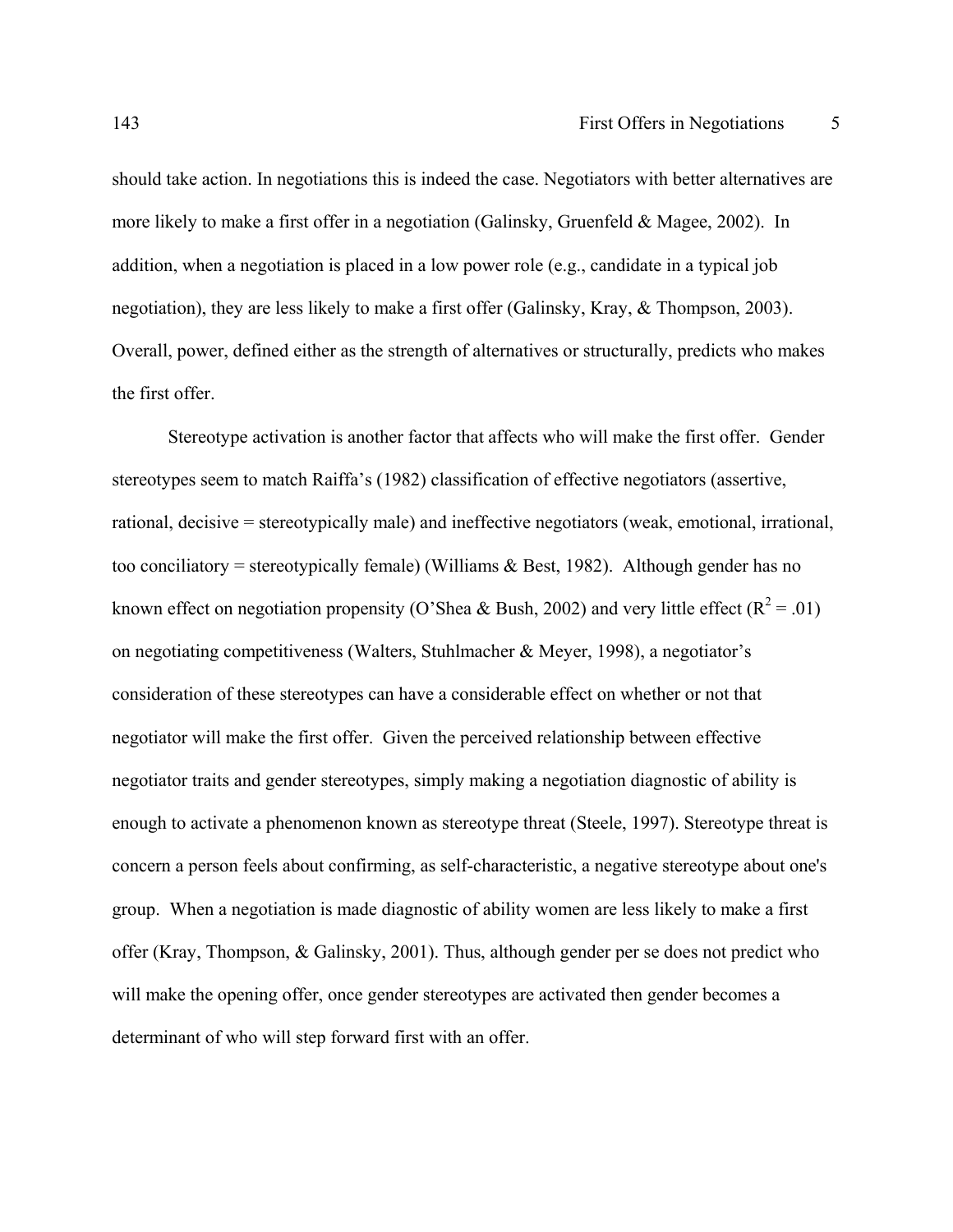Another factor that determines who will make the first offer is negotiator's past experience with making a first offer. Galinsky, Seiden, Kim, and Medvec (2002) found that negotiators who had a first offer immediately accepted spontaneously generated counterfactual thoughts. Counterfactuals are thoughts of what might have been and they represent alternative realities for past events. Counterfactual thoughts are typically expressed as conditional propositions that link an antecedent and a consequent, are often characterized by expressions of "if only...." (Roese, 1994), and are often activated when an event nearly occurred (Kahneman  $\&$ Varey, 1990; Miller & McFarland, 1986) or when antecedents to that event were exceptional in some way (Kahneman & Tversky, 1982; Kahneman & Miller, 1986). Although counterfactual thoughts are often functional in that they help to specify the necessary conditions to avoid replication of previous errors (Roese, 1994), such thoughts can lead individuals to avoidance behaviors and some have suggested that counterfactual thinking and superstitious beliefs are intimately related (Miller & Taylor, 1995). If making an first offer (or an extreme first offer) appeared to lead to a poor outcome, the presenter of a first offer might focus on what might have been had he/she waited to receive the offer and these thoughts may make the person gun shy in the context of future negotiations. Galinsky et al. (2002) found just that effect. People who had their first offer immediately accepted were disinclined from making a first offer in a subsequent negotiation and this unwillingness to make a first offer varied with the amount of counterfactual thinking (Galinsky et al., 2002). Thinking about what might have been in one negotiation can influence the attitude toward making first offers in future negotiations.

Finally, we list two factors that may affect who would make the first offer. Because we have found no empirical evidence in the literature for these factors (and because making a first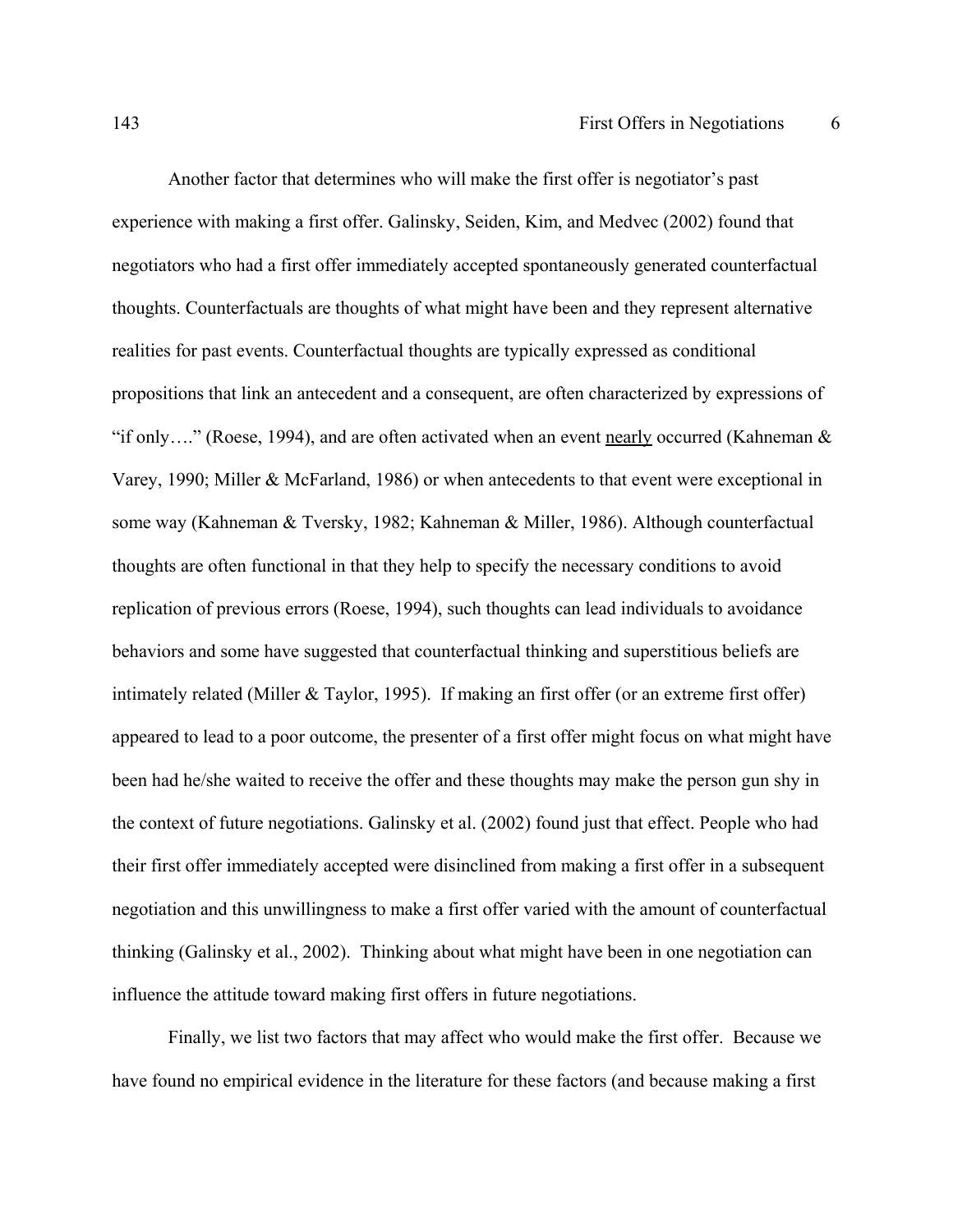offer has only recently become a dependent measure), we include information and expertise in a category of future research that needs to be accomplished. The first factor to consider is information, or more specifically, asymmetries in information across the members of the negotiation dyad. We suggest that when negotiators perceive that that the other side has an information advantage, they will be disinclined to make a first offer. That is, perceived information advantage should be positively related to the probability of making a first offer. Related to information asymmetry is the question of expertise. When the expertise is specific to the item to be negotiated or the market in which the negotiation takes place, expertise could be construed as a type of information advantage. Regardless of the specific content of a negotiation, expertise may also be thought of at the procedural level; expert negotiators have intimate knowledge about the negotiating process (Neale & Northcraft, 1986). This general proficiency concerning the process of negotiations may affect the propensity to make a first offer, but it is hard to predict whether expertise will increase or decrease the likelihood. Perhaps negotiation proficiency will make people more sensitive to the conditions that lead making a first offer to have an advantage; expertise about negotiations may allow a negotiator to determine in which negotiations it is wise to make a first offer, figuring out when to use a first offer to anchor an opponent and when to wait for an offer in order to collect information. Thus, expertise may moderate the effect of information asymmetry on willingness to make a first offer.

When looking at all these factors together, the probability of making a first offer appears to be related to confidence, to a phenomenological experience of having control. If one lacks power, defined either structurally or through the available alternatives to the negotiation, one is less inclined to make a first offer. If one is threatened by the activation of a negative stereotype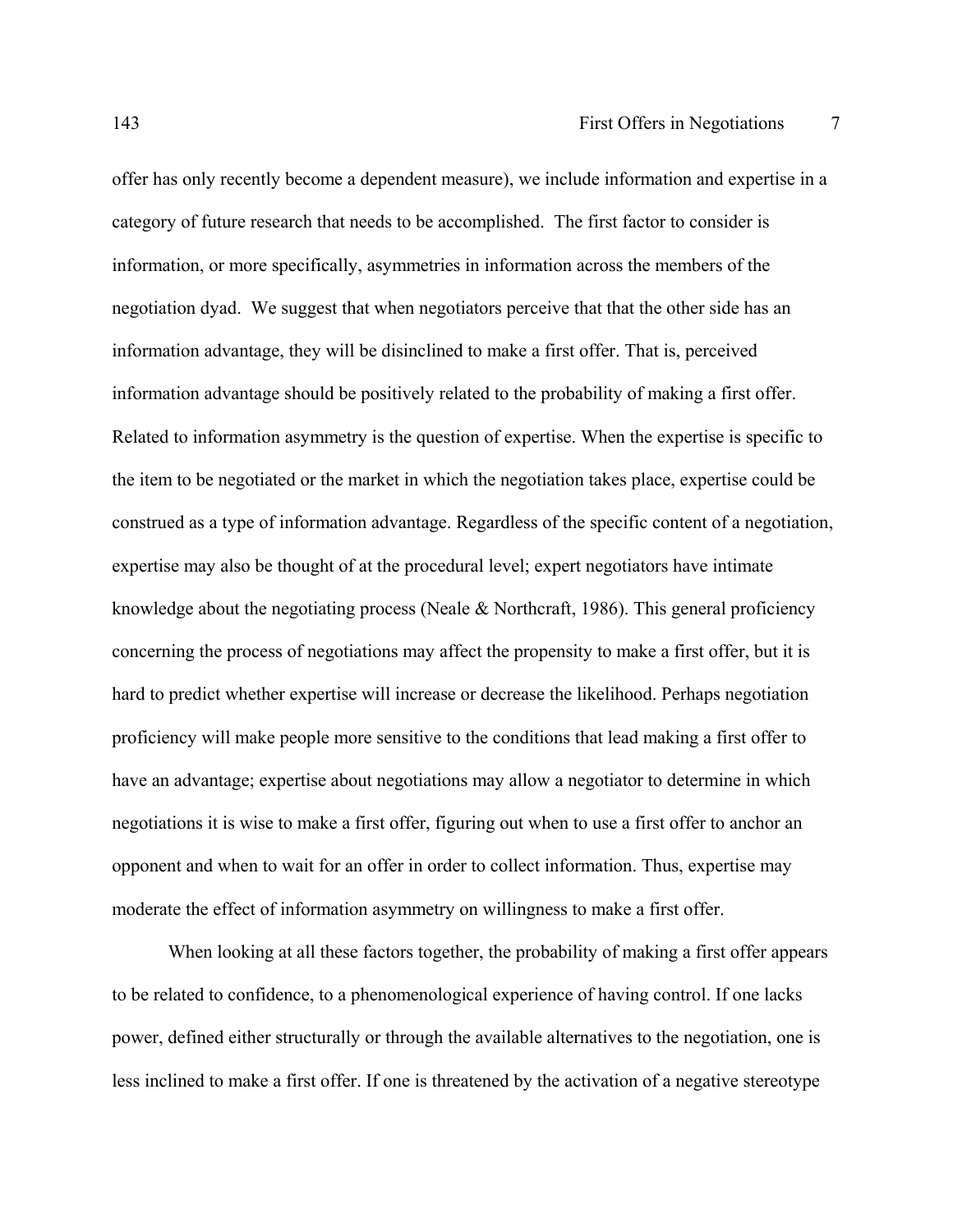about one's group, then one is less likely to make a first offer. If one is haunted by counterfactual thoughts, by thoughts of what might have been, then one is less likely to make a first offer. The fact the making a first offer can often confer a distributive advantage at the bargaining table, these variables that lessen the likelihood of making the first offer suggest one mechanism through which the negotiating advantages can become self-perpetuating.

## **Factors Affecting the Extremity of a First Offer**

 Extreme first offers can be very beneficial to those who present them, they can anchor the negotiator in one's favor (the anchoring effect of first offers will become clear when we discuss the influence of first offers on final outcomes) (Chertkoff & Conley, 1967; Galinsky & Mussweiler, 2001). However, it should be noted that extreme first offers contain an element of risk. For example, an attempt to anchor an opponent could become an inaccurate signal about the presenter's preferences and what the zone of possible agreements is and cause the receiver to terminate the negotiation. The extremity of a first offer therefore should be positively related to impasses (i.e., a situation in which the parties fail to reach a mutually acceptable agreement). In addition, extreme first offers can increase transaction costs; a less extreme first offer lessens the time to settlement by reducing the number of concessions necessary to reach agreement. Thus, if a negotiator perceives high fixed costs associated with bargaining and needs to reduce the cost of negotiating, he or she will make a less extreme first offer (Rapoport, Weg & Felsenthal, 1990). Several social psychological variables also influence the extremity of first offers.

 There are multiple points within a negotiator's bargaining position, from target price the ideal or most preferred outcome—to a minimally acceptable settlement price on which a negotiator can focus. How do these separate points influence the extremity of first offers?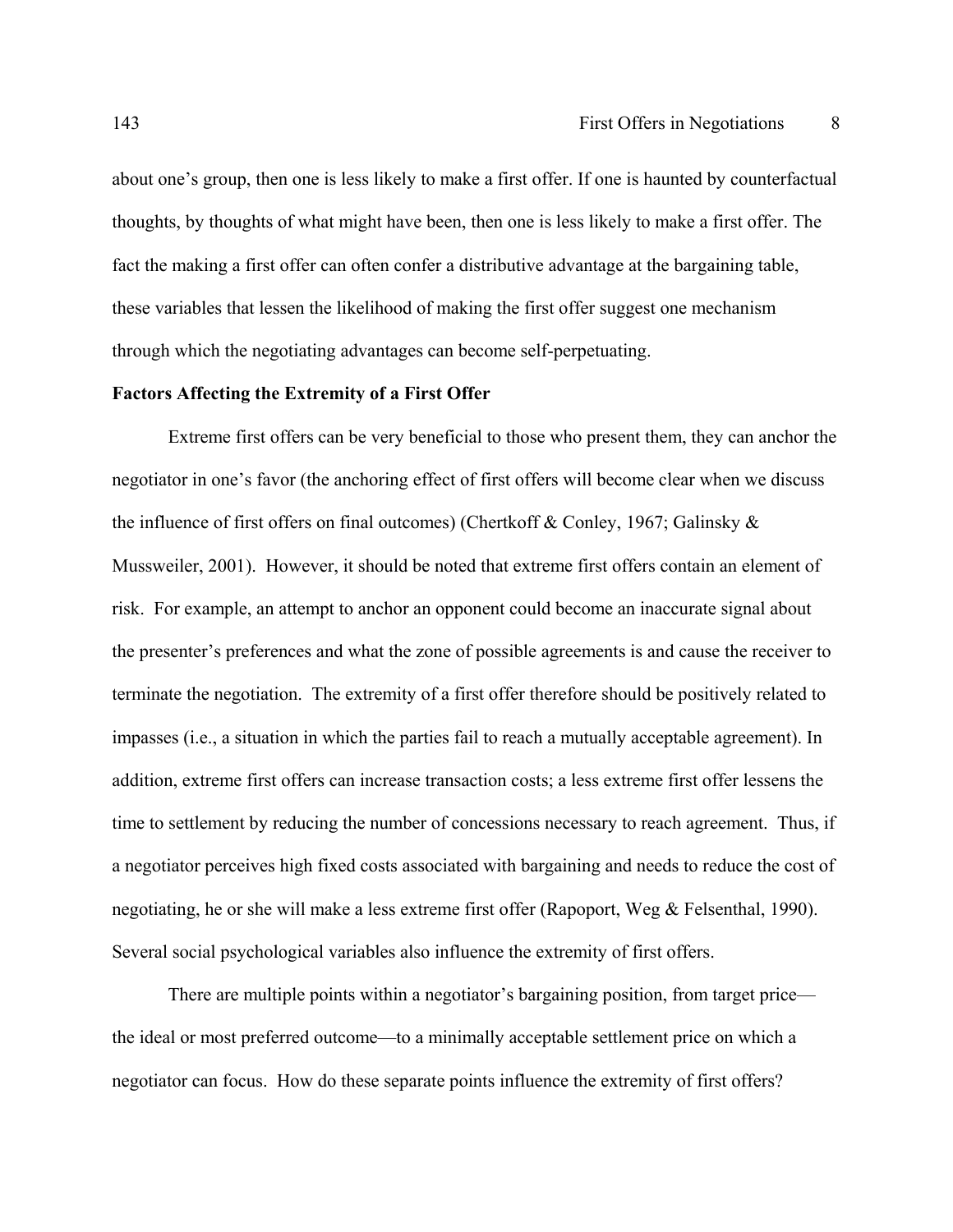Classic negotiation theory (Raiffa, 1982; Walton & McKersie, 1965), with its root in game theoretic bargaining models, focuses on negotiators' lower bound<sup>i</sup>, such as reservation price, in predicting outcomes but is moot on both the role of target prices in predicting negotiated outcomes and what effect these focal points have on the extremity of first offers. Empirical evidence finds that negotiators who focus on their target prices tend to make more extreme first offers than negotiators who focus on their reservation prices (Galinsky, Mussweiler & Medvec, 2002). Power, in the form of alternatives, has been shown to affect aspirations levels in a negotiation (Pinkley, Neale & Bennett, 1994), which in turn have been show to affect the extremity of first offers. Therefore, perceived power should affect the extremity of first offers. .

 Stereotypes can also affect the extremity of first offers. In a series of experiments designed to test effects of gender stereotyping on negotiation behavior, Kray et al. (2001) found that conditions designed to create stereotype threat (making the negotiation diagnostic of ability or linking stereotypically masculine traits to negotiator effectiveness) affected the extremity of first offers. Whenever stereotype threat was activated, first offers became less extreme.

 Kray et al. (2001) found that stereotype reactance also affected the extremity of first offers. When stereotypically masculine traits are linked to negotiator effectiveness and the link to gender is only at the implicit level, men make more extreme first offers in their favor and women make less extreme first offers. But when this link to gender is explicitly made, when women are told that their gender confers a negotiating handicap, women react against this constraint and make more extreme first offers in their own favor. Reminding women that their gender implies limitations to their negotiating ability, led women to engage in behaviors that ran counter to the stereotype, making aggressive and extreme opening offers.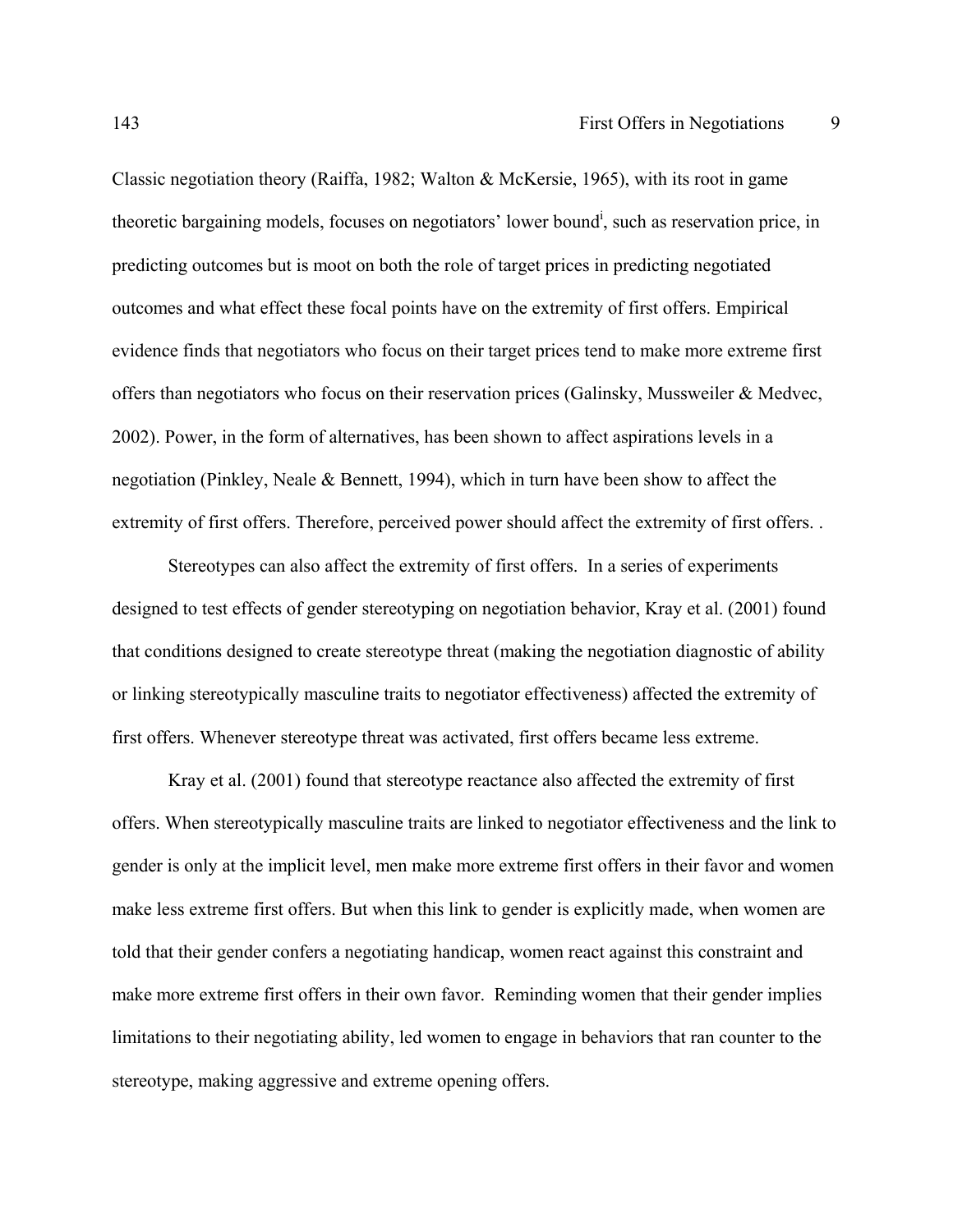Two other factors may affect the extremity of first offers: market information and framing. We can report no studies that directly address them; therefore, we will discuss and make predictions about these factors. We hypothesized that information asymmetry may affect who makes the first offer in a price negotiation. Similarly, market information may have effects on the extremity of that offer. Reservation prices are often an indication of either available alternatives in the market or of recent transactions in the market. If a negotiator knows the range of prices for similar, proximal deals, he or she can choose an opening offer that is best for the purposes of anchoring his or her opponent. In an experiment designed to find the effects of first offers in the absence of market information Oesch and Whyte (2002) found that the best anchors were those outside the bargaining zone (above for sellers, below for buyers) but not so far outside as to be discounted or ignored by the recipient. Given this finding, we predict that negotiators with up-to-date market information will have a reasonable proxy for their opponent's reservation price and can therefore target their first offer to maximize their own gain.

Framing of potential outcomes in terms of either losses or gains has robust effects on how people make decisions (Kahnemann & Tversky, 1979). Prospect theory suggests that people are aversive to losses more than they are pleased with equivalent gains. Those who frame prospects as a loss are more likely to make riskier choices than those who frame prospects as gains. In negotiations, framing manifests in behaviors such as lower demands, larger concessions, and more settlements from gain frame negotiators (Neale, Huber & Northcraft, 1987). We predict that gain frame negotiators will make less extreme first offers.

Knowledge of a negotiating opponent's frame also affects perceptions and tactics. Negotiators who know that their opponent has a loss frame are biased toward believing that their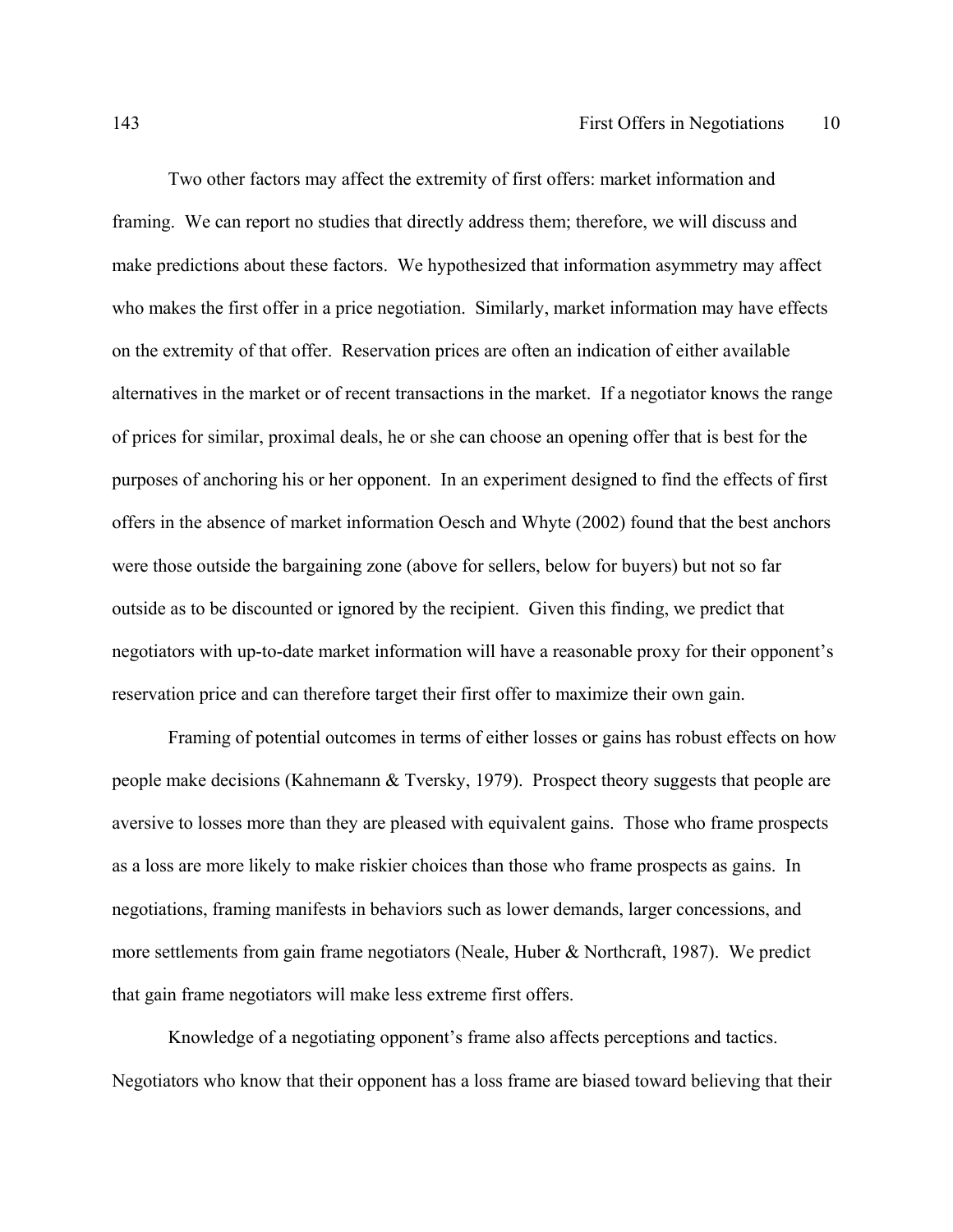opponent will be more cooperative. Thus, they demand more and make fewer concessions from an opponent who they believe to be in a loss frame (de Dreu, Carnevale, Emans & van de Vliert, 1994). We therefore predict that negotiators who believe their opponent to be in a loss frame will make more extreme first offers.

## **Effects of First Offers on Final Outcomes**

First offers have a powerful effect on outcomes. Early research in negotiation established a positive relationship between the extremity of first offers and positive in simulated bargaining experiments (Chertkoff & Conley, 1967; Liebert, Smith, Hill & Keiffer, 1968). Subsequent studies revealed that extreme first offers followed by moderate concessions proved to be the most successful strategy in distributive bargaining (Bateman, 1980; Yukl, 1974). While concessions helped negotiators reach an agreement, the first offer had a more powerful effect on the final outcome because negotiators relied on it as information about their opponent's preferences (Chertkoff & Conley, 1968).

Recent research confirms these early findings. These robust effects led to further inquiry into the psychology of first offers and the effects of first offers on subsequent negotiation process. The most accepted explanation for these first offer effects is the common perceptual bias of anchoring and failure to adjust (Bazerman & Neale, 1983). An anchoring error occurs when a negotiator pays inordinate attention to an available piece of information that may not be either accurate or valuable then uses it to assimilate new information (Tversky  $\&$  Kahneman, 1974). The first offer can act as a powerful anchor when a negotiator assimilates new information into a framework that relies on that first offer as a salient decision standard (Chapman & Johnson, 1999; Galinsky & Mussweiler, 2001).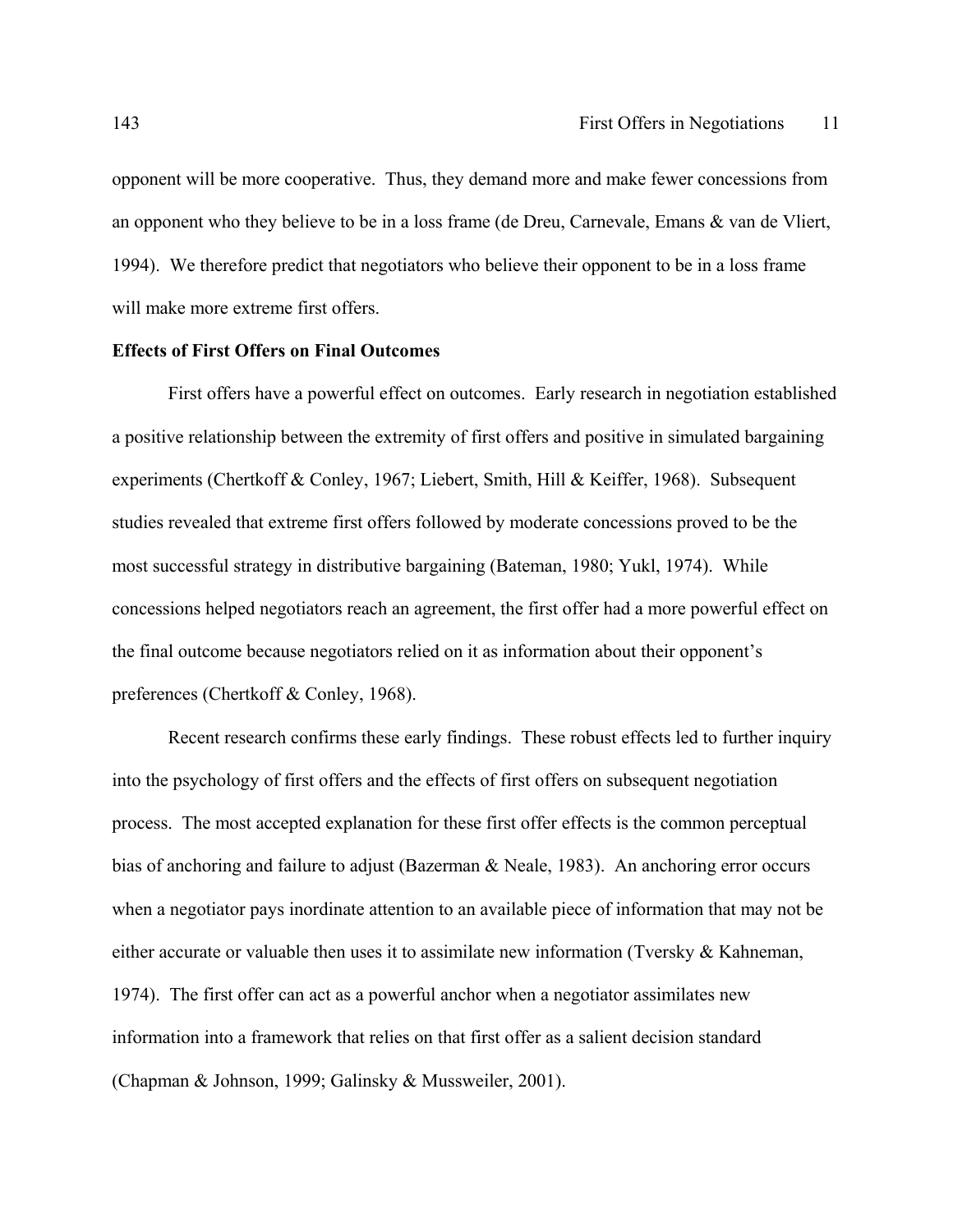**Assimilative Effects of First Offers**. How is that first offers influence final outcomes. The most obvious answer is that a first offer provides valuable information for understanding the other side's preferences. In particular, one's goal in a negotiation should be to achieve a final price as close as possible to one' opponent's reservation price. But often we have no information about what that reservation price might be. When an opponent opens with a first offer, the focal negotiator uses that first offer to estimate what that reservation price might be. Thus, in many cases an extreme first offer by is successful in leading to an outcome that is closer to the opponent's first offer value than to the opponent's reservation price. The final outcome is assimilated to the anchor value.

There are other cognitive underpinnings to the assimilative effects of first offers. Galinsky & Mussweiler (2001) relied on the selective accessibility model of anchoring effects (Mussweiler & Strack, 1999, 2000) to explain how it is that first offers have such a power assimilative effects on outcomes. According to this model, after being exposed to an anchor value, individuals selectively generate knowledge that is consistent with the anchor value, and it is this increased accessibility of the generated knowledge that mediates the influence of the anchor on subsequent absolute judgments. For example, Mussweiler and Strack (2000) found that when participants were given a high anchor in evaluating the price of a car, semantic knowledge consistent with high prices (e.g., luxury features, reliability, low mileage) was selectively made more accessible. Thus an opponent's first offer will lead us to selectively recruit information that is consistent with the implications of the first offer. If we are a buyer, the seller's first offer will lead the positive features of the item to become selectively more accessible and given that first offer legitimacy. Galinsky and Mussweiler (2001) found that in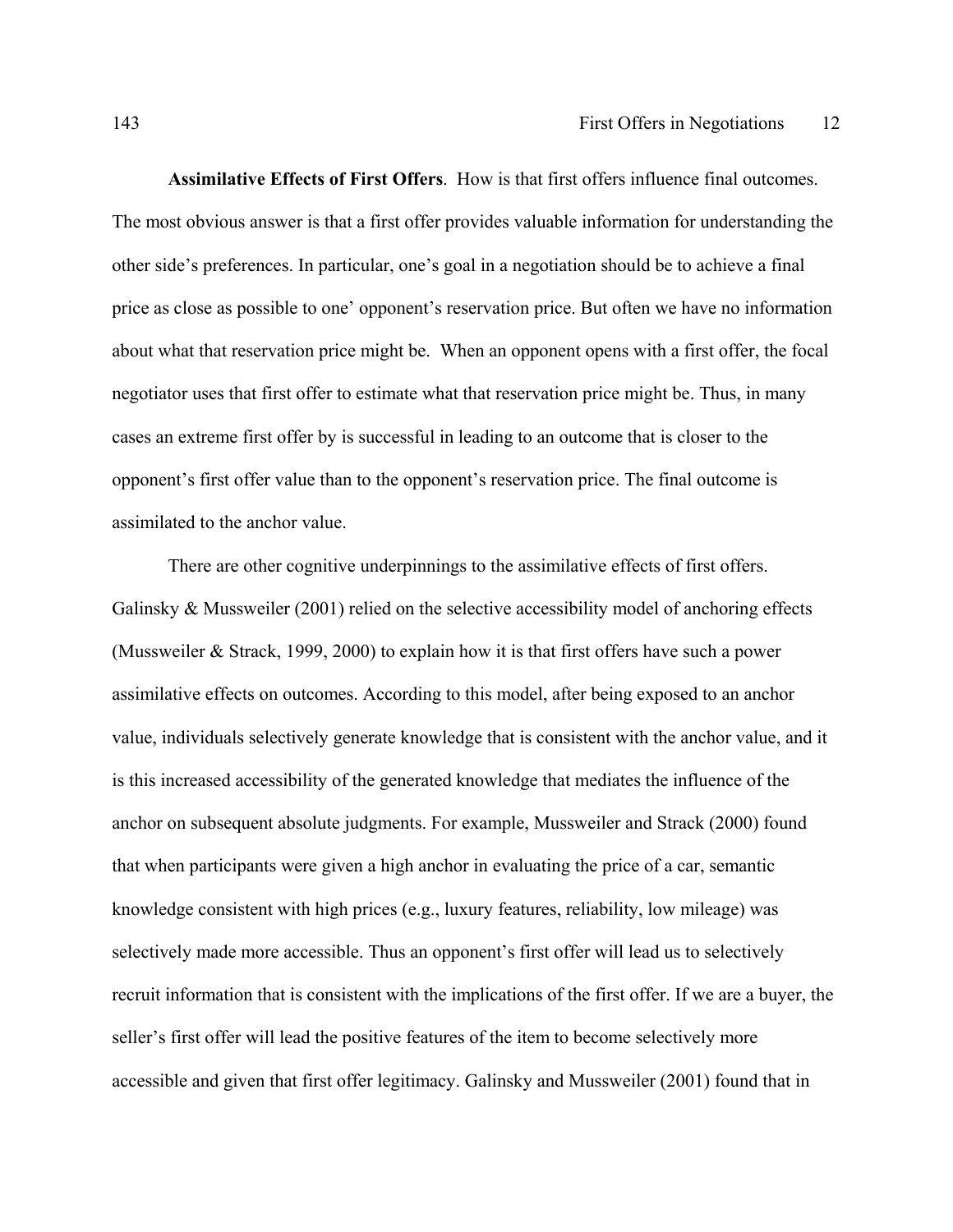control conditions whoever, the buyer or seller, made the first offer in a single issue, distributive negotiation, determined the final selling price, with higher final prices when a seller made the first offer than when a buyer made the first offer. In addition, in these conditions over half of the variance in outcomes of simulated price negotiations between experienced managers could be explained by first offers (Galinsky & Mussweiler, 2001; see also Kray et al., 2001 and Van Poucke & Buelens, 2002 for similar findings)

There appear to be a number of conditions that determine when first offers will have a powerful assimilative effective on outcomes. When information is scarce (or in Kahneman and Tversky's (1974) vernacular, when judgments are made under uncertainty) negotiators are more likely to be susceptible to anchoring; therefore, when information is scarce, first offers have the potential to act as powerful anchors. The power of first offers to anchor a negotiation ultimately depends on how that first offer is perceived and then used by the recipient of the first offer. Negotiators respond to reference points when deciding on strategy and evaluating alternatives. Examples of reference points in a price negotiation include reservation price, aspiration price, and information about recent transactions in the market (White, Valley, Bazerman & Neale, 1994). Each of these points has been shown to impact the values of final sale prices. Whereas the simultaneous manipulations of both aspiration and reservations prices across both negotiators have indicated that reservation prices are a better predictor of final outcomes, focusing on aspirations produce more beneficial outcomes via the construction and presentation of first offers (Galinsky, Mussweiler, & Medvec, 2002). Difficult, specific goals improve individual negotiator outcomes while moderate goals tend to enhance integrative agreements (Galinsky et al., 2002; Huber & Neale, 1986, 1987).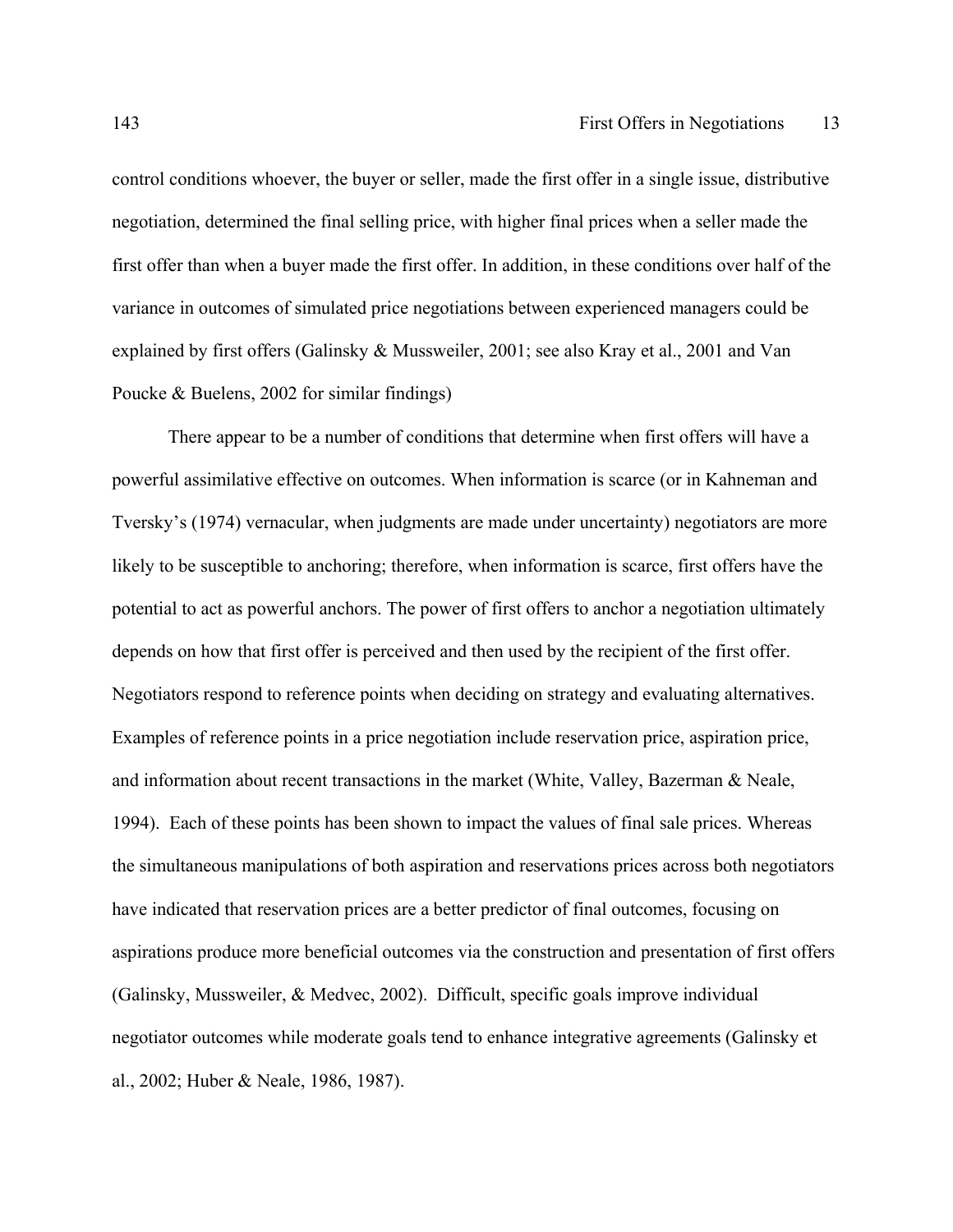But anchoring with an extreme first offer is not universally successful. A first offer may or may not become a salient reference point and/or an anchor. Weingart et al. (1990) found differing effects for buyers and sellers. The relationship between buyers' opening offer and negotiated outcome was curvilinear whereas it was positively linear for the effect of the sellers' first offers. The curvilinearity finding suggested that whatever phenomenon was driving the effects of first offers had its limits. The power of the anchoring effect depends on how a first offer is considered by the recipient of that first offer. For example, extreme first offers have less effect than first offers close to an opponent's expected value (Chapman & Johnson, 1994). A very extreme first offer may be interpreted as an insult or may lead a recipient to believe that no agreement is possible. We next explore the factors that determine successful anchoring of a first offer.

 **Factors Affecting the Assimilative Anchoring Effect of First Offers**. The success of an attempt to anchor a negotiation opponent depends on what that opponent thinks about that first offer. Anchors are most powerful under conditions of uncertainty or ambiguity (Fobian & Christensen-Szalanski, 1994). Several factors have the potential to alter or to remove the effects of anchor in the mind of the recipient and subsequently alter or remove the effects of a first offer on the ultimate outcome. These include negotiator focus, the framing of the initial offer, and the characterization of the issues involved in the offer. Each of these has the potential to either magnify or reduce anchoring effects depending on whether information is assimilated or perceived to be contradictory to the anchor point.

In a series of experiments, Galinsky & Mussweiler (2001) found that anchoring effects were moderated by the effects of negotiator focus. Again using the selective accessibility model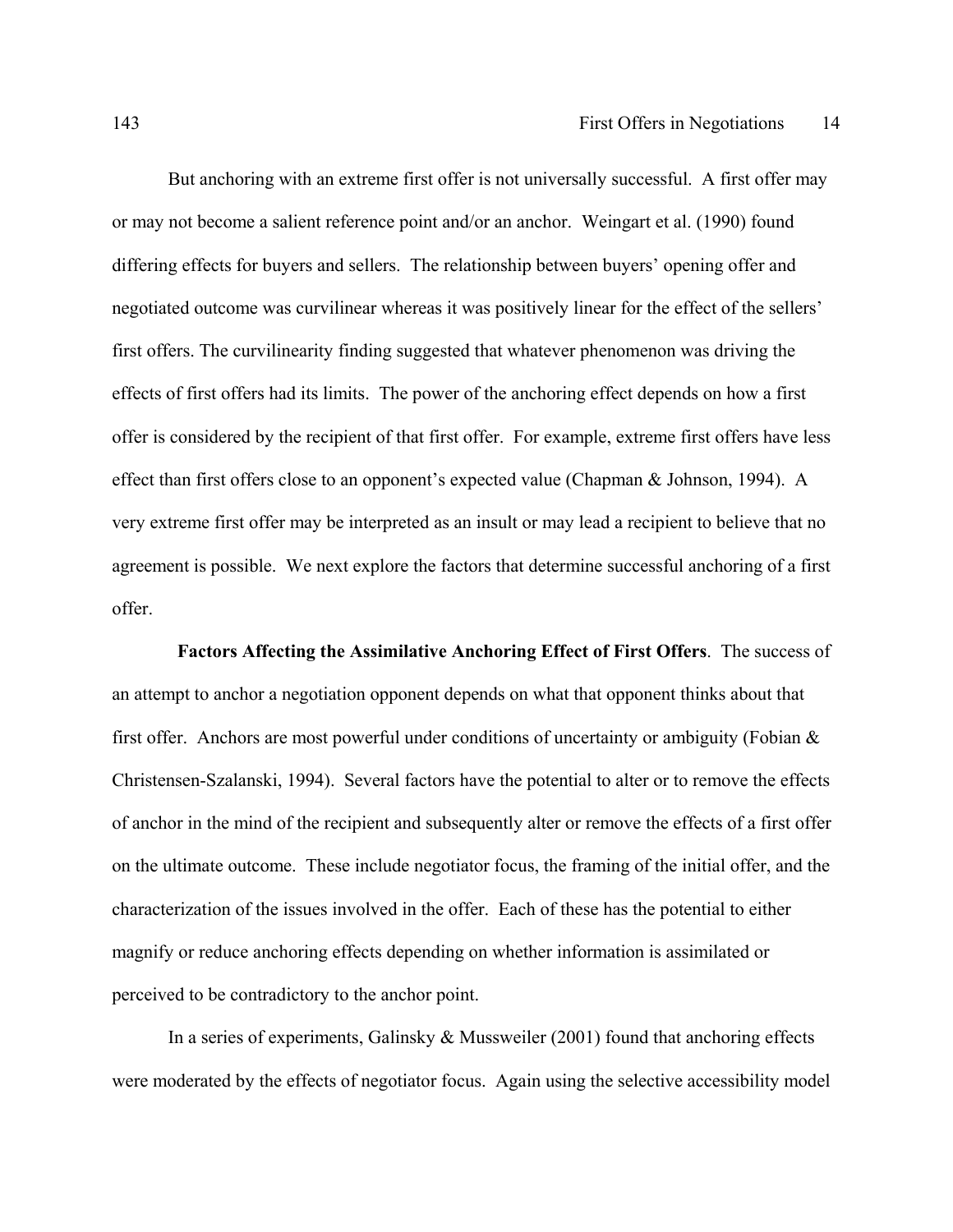as an explanatory tool, Galinsky and Mussweiler hypothesized that the assimilative effect of first offers on outcomes could be eliminated whenever the recipient of a first offer was able to focus on information that was inconsistent with the implications of the opponent's first offer. When recipients thought about their opponent's BATNA, their opponent's reservation price, or their own target, the effect of first offers on final outcomes disappeared. One's own target and an opponent's lower bound both provide information that is inconsistent with implication of the opponent's first offer. However, when negotiators focus on information that is consistent with the implications of their opponent's first offer (their opponent's target or their own BATNA), the anchoring effect of first offers persists. The reference points, from both their own and their opponent's bargaining position, on which negotiators focus during the negotiation helps determine whether first offers positively predict final outcomes.

The first offer can affect the manner in which its recipient frames the negotiation. Whether a negotiation is framed as a loss or a gain affects final outcomes for both novice and experienced negotiators (Neale & Bazerman, 1985; Neale & Northcraft, 1986). Gain frame negotiators use an outcome reference point that is below their potential outcomes and thus consider their outcomes to be gains and concessions to be small reductions in their gains. Loss frame negotiators rely on an outcome reference point that is above their prospective outcomes and view their outcomes as losses and concessions as increases in those losses (Bazerman & Neale, 1983). Negotiators who view the bargaining session in a loss frame generally receive better outcomes in a distributive negotiation while pairs of gain frame negotiators achieve higher joint outcomes in integrative negotiations (Bottom  $\&$  Studt, 1993). Of particular interest here is the influence of first offers on adoption of either a gain or loss frame.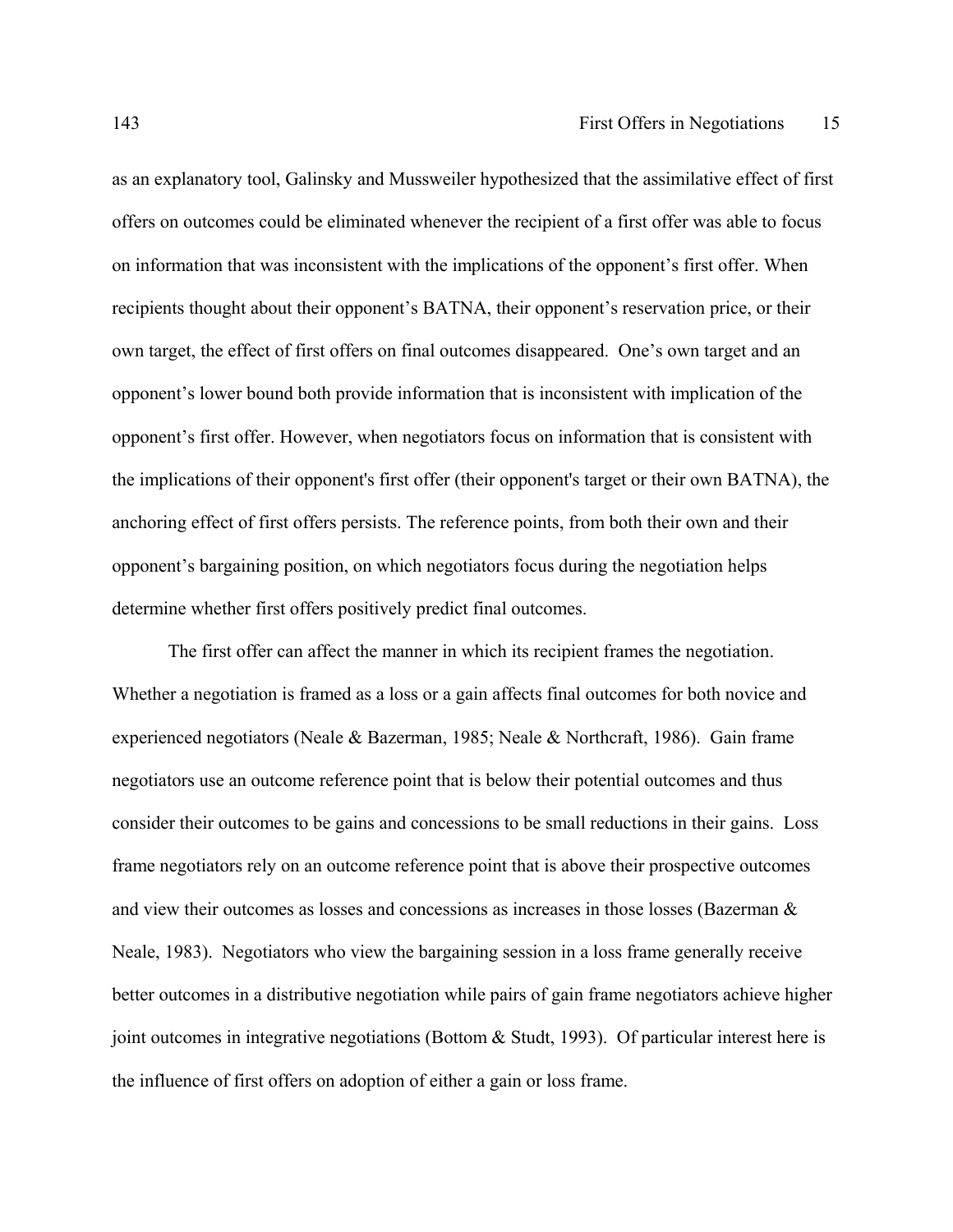This depends on the recipient's belief about prospective outcomes. For example, in an experiment designed to explore the role of reference points and anchors on framing, buyers who perceived an initial offer as a gain made fewer demands and bought at a higher price (Kristensen & Garling, 1997). Therefore, the initial offer itself, in relation to an outcome reference point, can anchor the recipient in a gain frame or in a loss frame and subsequently affect negotiated outcomes. Knowledge of an opponent's frame also affects negotiating behavior. In fact, practice of frame adoption, where a negotiator takes on the frame communicated by an opponent, is well documented (de Dreu, Carnevale, Emans & van de Vliert, 1994). If the first offer is an indication of the gain or loss frame of the offering negotiator, the recipient is likely to adopt this frame as well.

 Finally, the composition of first offer can also affect outcomes. In multi-issue negotiations, the first offer is one of a myriad of possible combinations. In an experiment that tested the effectiveness of information exchange, O'Connor (1997) found that first offers had much more effect on the outcomes of compatible issues than did information exchange. This is an example of a recipient receiving information that confirmed his or her initial anchor, perhaps strengthening that anchor in a direction that had positive consequences. Moran and Ritov (2002) demonstrated within-issue anchors when first offers consisted of a combination of issues that could be "log-rolled" into a mutually beneficial solution. Counteroffers consisted of specific levels of individual issues that depended solely on the levels found in the opening offer. These log-rolling initial offers resulted in significantly better joint outcomes even though distributive first offers were rated as more attractive (Moran & Ritov, 2002).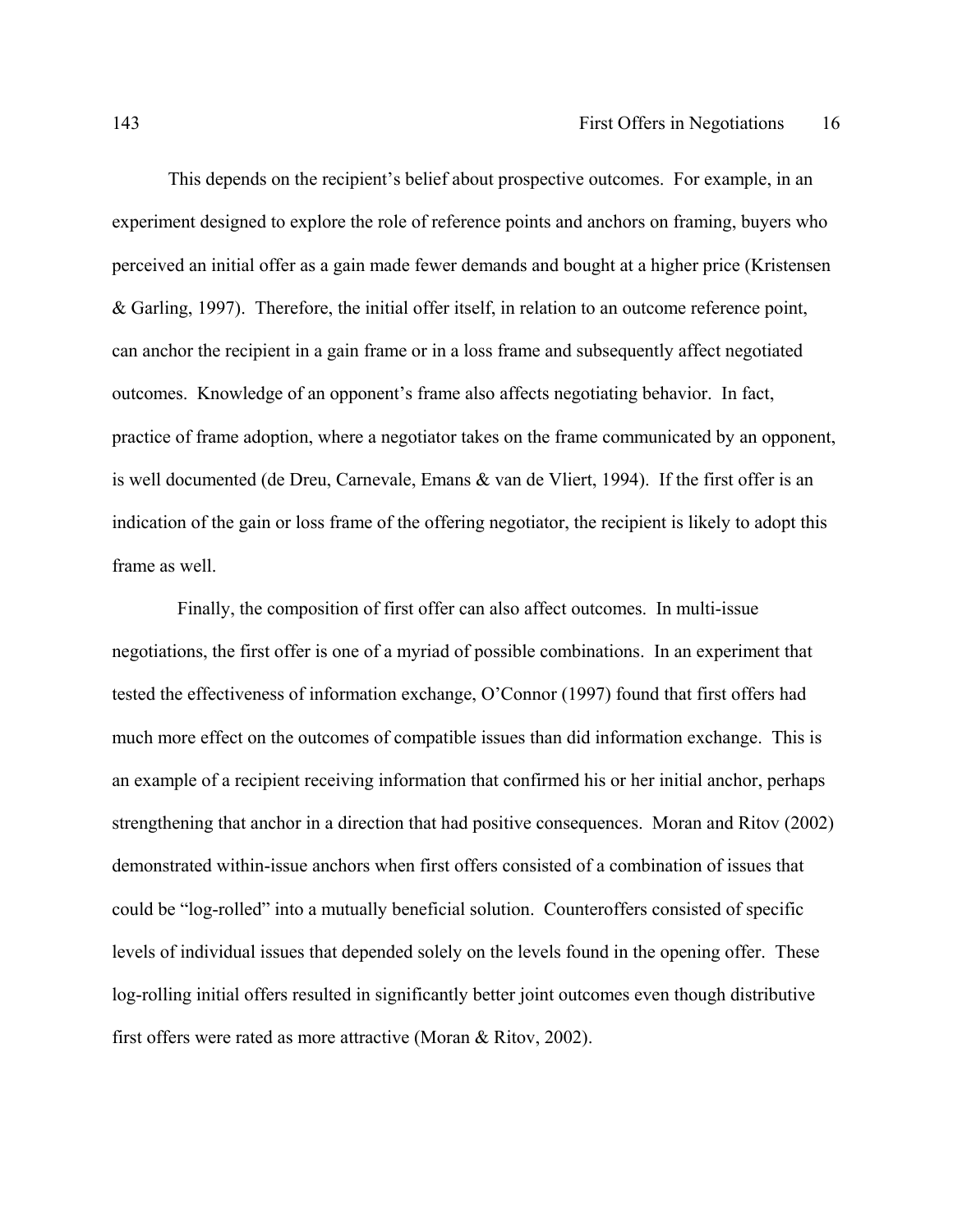It is clear that in many situations, the first offer in the negotiation has a powerful assimilative effect on outcomes. In fact, extremity of first offers will often explain over 50% of the variance in final outcomes (Galinsky & Mussweiler, 2001; Kray et al, 2001; Van Poucke & Buelens, 2002). However, reference points and reference frames have been show to be important moderators of the assimilative anchoring effect of first offers. Thinking about reference points that are inconsistent with the implications of the first offer can neutralize their assimilative effects (Galinsky & Mussweiler, 2001) and framing and having a negotiation framed in terms of losses can lessen the assimilative pull of first offers.

## **Effects of First Offers on Evaluations of Negotiated Outcomes**

 Negotiators tend to evaluate their outcomes against reference points such as reservation price or target price (Blount, Thomas-Hunt & Neale, 1996; Galinsky et al., 2002). An opening offer can also function as a salient reference point for evaluation (Galinsky et al, 2002). If the opening offer is used as an evaluative standard, the negotiator who made that first offer may view all concessions as losses. In addition extremity of first offer can have a negative relationship with evaluations of the final outcomes. Galinsky et al. found that first offers have opposing effects on outcomes and evaluations. Extremity of first offer positively influenced final outcomes but negatively influenced evaluations. Extreme first offers can lead a negotiator to do better but a leave a negotiator to feel badly about that objectively superior outcome; extremity of first offers were responsible for systematic disconnect between outcomes and evaluations.

Whereas Galinsky et al. (2002) found that extreme first offers can produce negative evaluations and dissatisfaction, Galinsky, Seiden, et al., (2002) found that wondering whether one's offer was not extreme enough could also produce dissatisfaction. They showed that the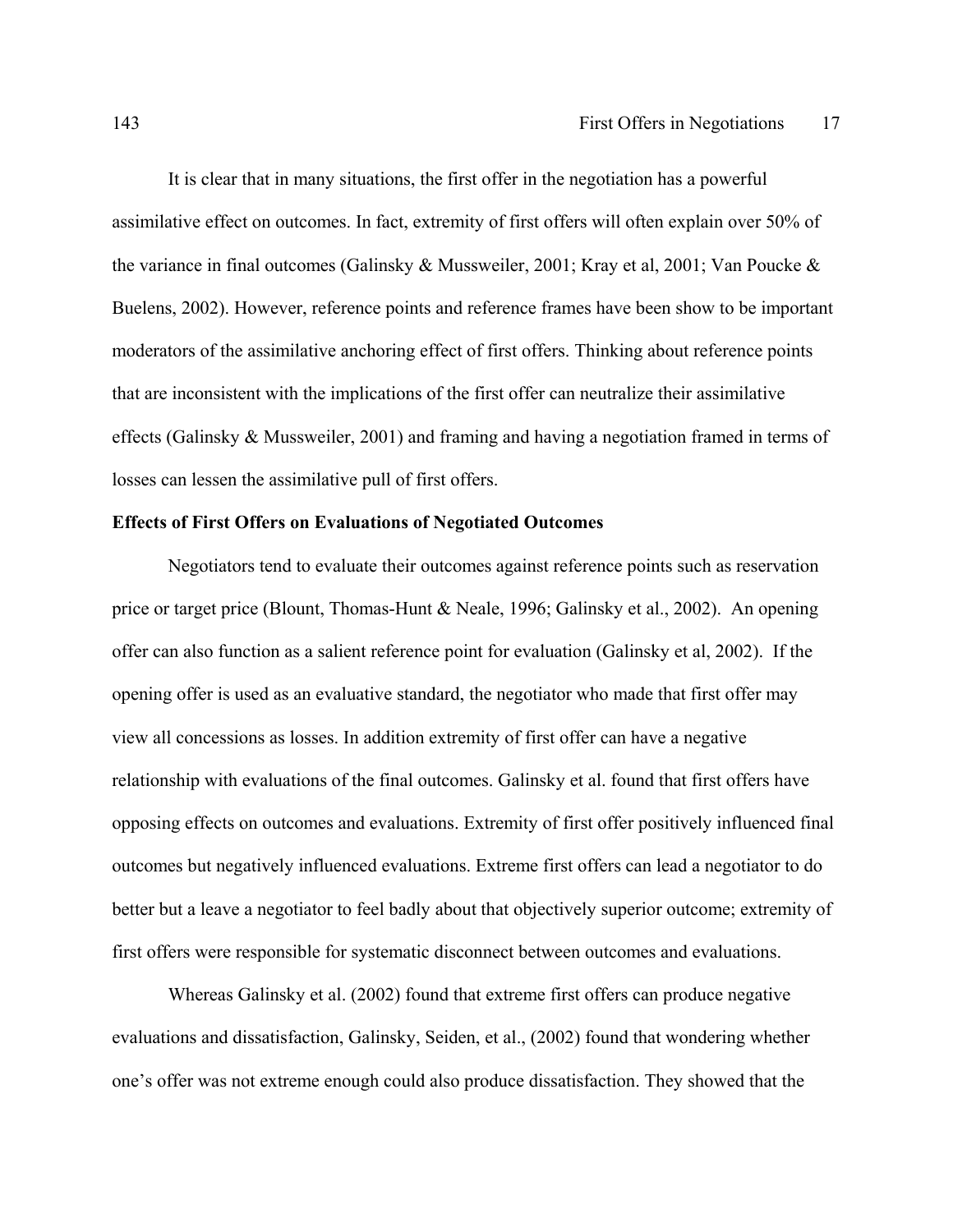immediate acceptance of a negotiator's first offer, an atypical negotiation sequence but one that results in higher objective outcomes (because the first offerer does not have to make any concessions), activated counterfactual thoughts that led to decreased levels of satisfaction. When a first offer is immediately accepted, the negotiator often speculates whether his/her opening offer was accepted because it was not extreme enough and he/she therefore failed to obtain value that could have been claimed.

 Two other factors may predict the effects of first offers on evaluation of negotiated outcomes. The first of these is the inferences that negotiators make about their opponents. Although bargaining behavior is often primarily determined by situational constraints, negotiators often attribute bargaining behavior to dispositional factors (Morris, Larrick & Su, 1999). We predict that these (mis)attributions and their self-fulfilling nature is most likely to be influenced by the extremity of first offers. More extreme first offers are more likely to be attributed to an opponent's dispositional competitiveness or greed. Srivastava (2001) found that negotiators perceived their opponents to be more competitive if those opponents made more extreme counteroffers. This may be a side effect of anchoring; one's own first offer anchored their evaluations and attributions of their opponent's first offer. This focus on causal explanations for their opponents' behavior affected their own bargaining behavior and perceptions of fairness (Srivastava, 2001).

 The other factor that may predict first offer effects on evaluations of negotiated outcomes is the primacy effect (Asch, 1946; Luchins, 1957). The order of presentation of information affects which pieces of information become most salient. Primacy refers to the tendency of people to remember information and to be most influenced in attributions and evaluations by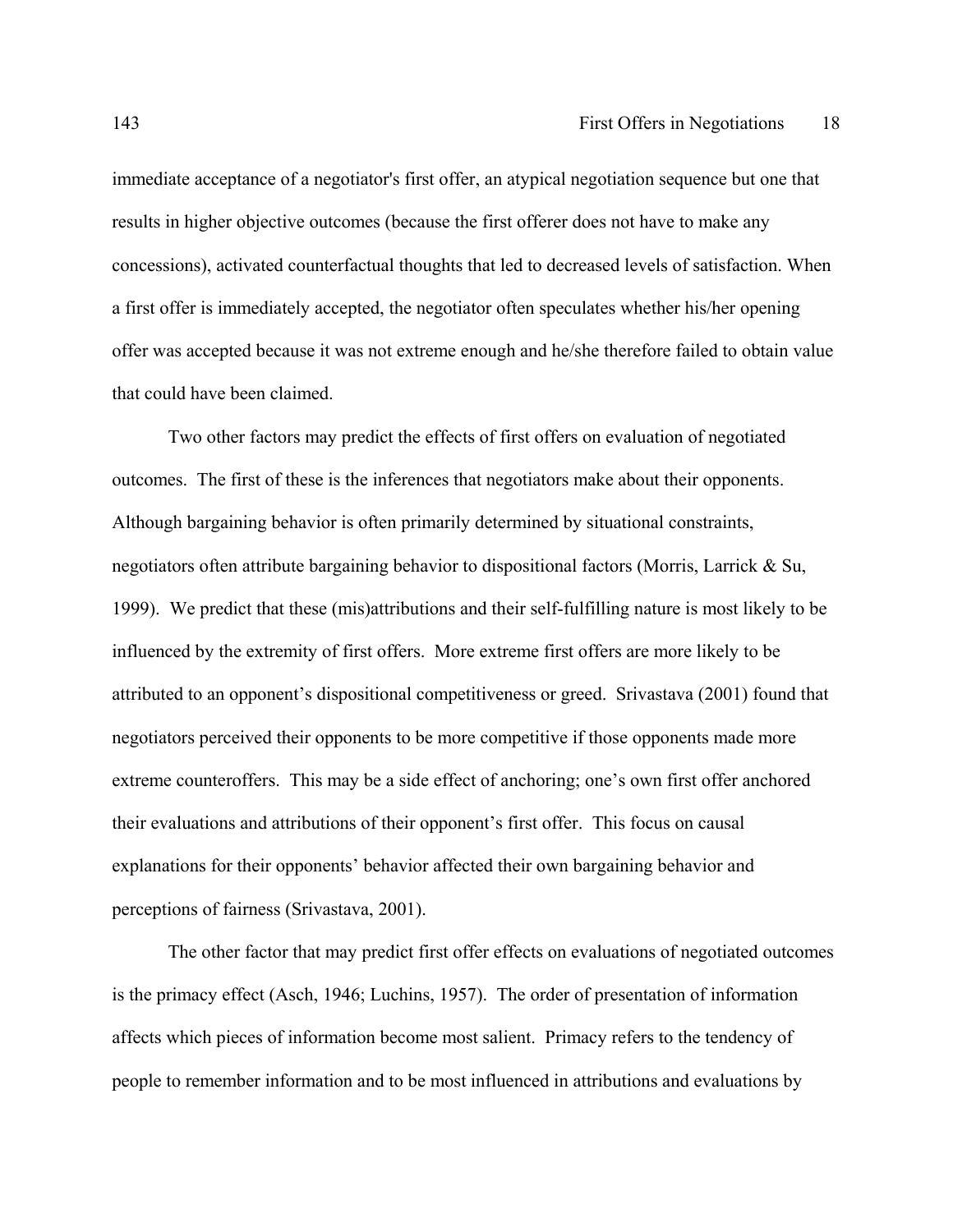information presented to them first. Because first offers can be susceptible to this effect, we must consider primacy as a factor that could affect evaluations. If a negotiator feels unfairly treated by an opponent, he or she may recall instances within the negotiation process that led to the fairness judgment. The primacy effect suggests that the first offer will be readily recalled. In a parallel instance, participants in a group task were more sensitive to early fairness-related information than to later fairness-related information (Lind, Kray & Thompson, 2001).

 First offers have been shown to have direct impact on negotiator satisfaction. Making more extreme first offers (which will produce positive objective effects of outcomes) and having a first offer immediately accepted will increase dissatisfaction. First offers also appear to influence attributions for an opponent's behavior and might also impact fairness-related judgments. What is noteworthy is that, whereas first offers have an assimilative effect on final outcomes, they appear to have a contrastive effect on evaluations. First offers are one mechanism that can lead to a systematic disconnection between outcomes and evaluations.

## Conclusion

 In this paper we have presented a review of the effect of first offers on negotiations. We have looked at what predicts who will make a first offer in a negotiation, the extremity of those first offers, when first offers will have an assimilative anchoring effect on final outcomes, and what effect first offers, the presentation and their acceptance, have on evaluations of those first offers. It is clear from this review that first offers are a critical determinant of the negotiation process.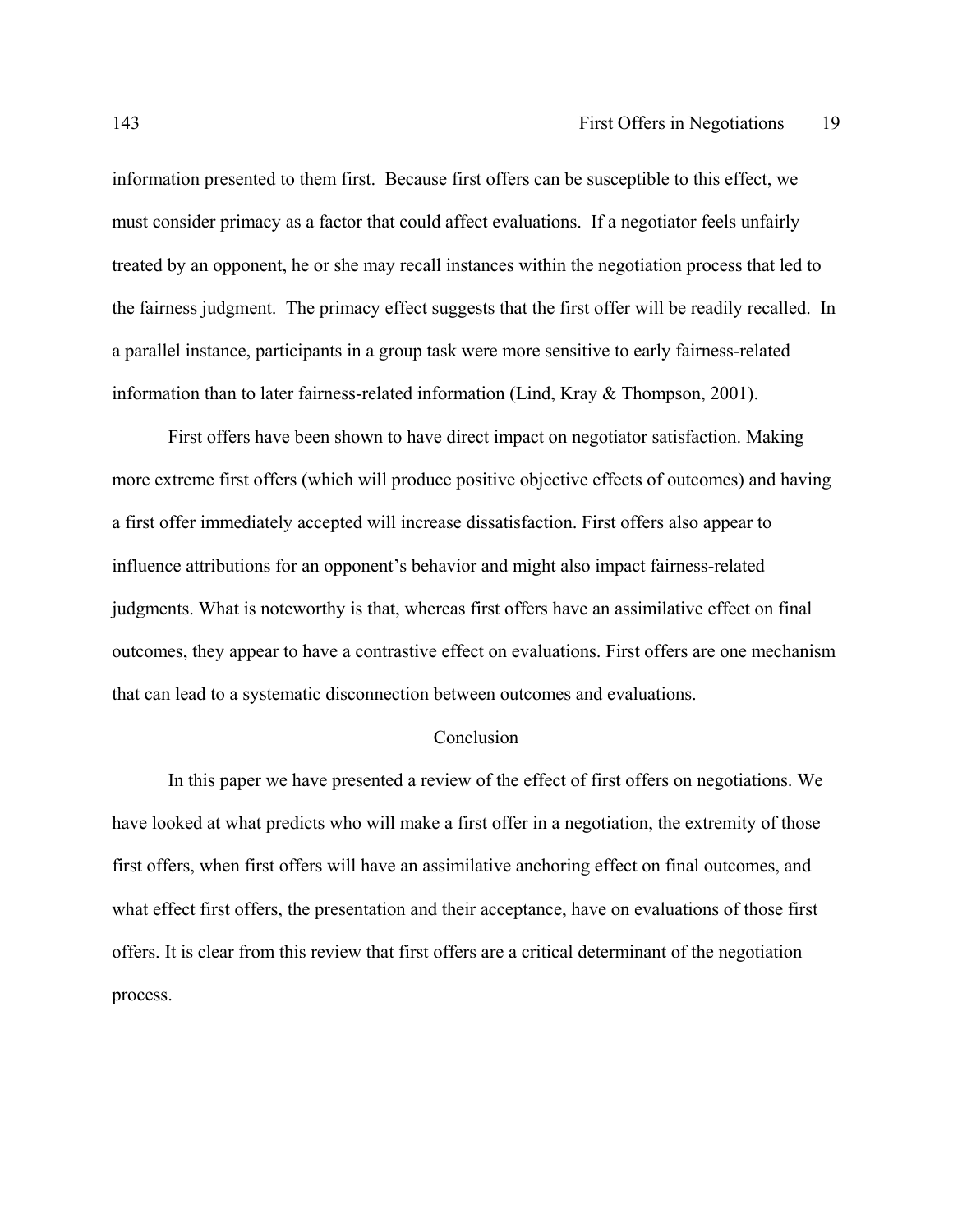#### **REFERENCES**

- Asch, S.E. (1946). Forming impressions of personality. *Journal of Abnormal and Social Psychology, 41*, 258-290.
- Bateman, T.S. (1980). Contingent concession strategies in dyadic bargaining. *Organizational Behavior and Human Decision Processes, 26,* 212-221.
- Bazerman, M.H. & Lewicki, R.J. (Eds.). (1983). *Negotiation in Organizations*, Beverly Hills: Sage.
- Bazerman, M.H. & Neale, M.A. (1983). Heuristics in negotiation: Limitations to effective dispute resolution. In M. Bazerman & R. Lewicki (Eds.), *Negotiating in Organizations*, Beverly Hills: Sage.
- Bazerman, M.H. & Neale, M.A. (1992). *Negotiating Rationally*. New York: Free Press.
- Benton, A.A., Kelley, H.H. & Liebling, B. (1972). Effects of extremity of offers and concession rate on the outcomes of bargaining. *Journal of Personality and Social Psychology, 24*, 73- 83.
- Blount, S., Thomas-Hunt, M.C. & Neale, M.A. (1996). The price is right or is it? A reference point model of two party price negotiations. *Organizational Behavior and Human Decision Processes, 68*, 1-12.
- Bottom, W.P. & Studt, A. (1993). Framing effects and the distributive aspect of integrative bargaining. *Organizational Behavior and Human Decision Processes, 56*, 459-474.
- Chapman, G.B. & Johnson, E.J. (1994). The limits of anchoring. *Journal of Behavioral Decision Making, 7*, 223-242.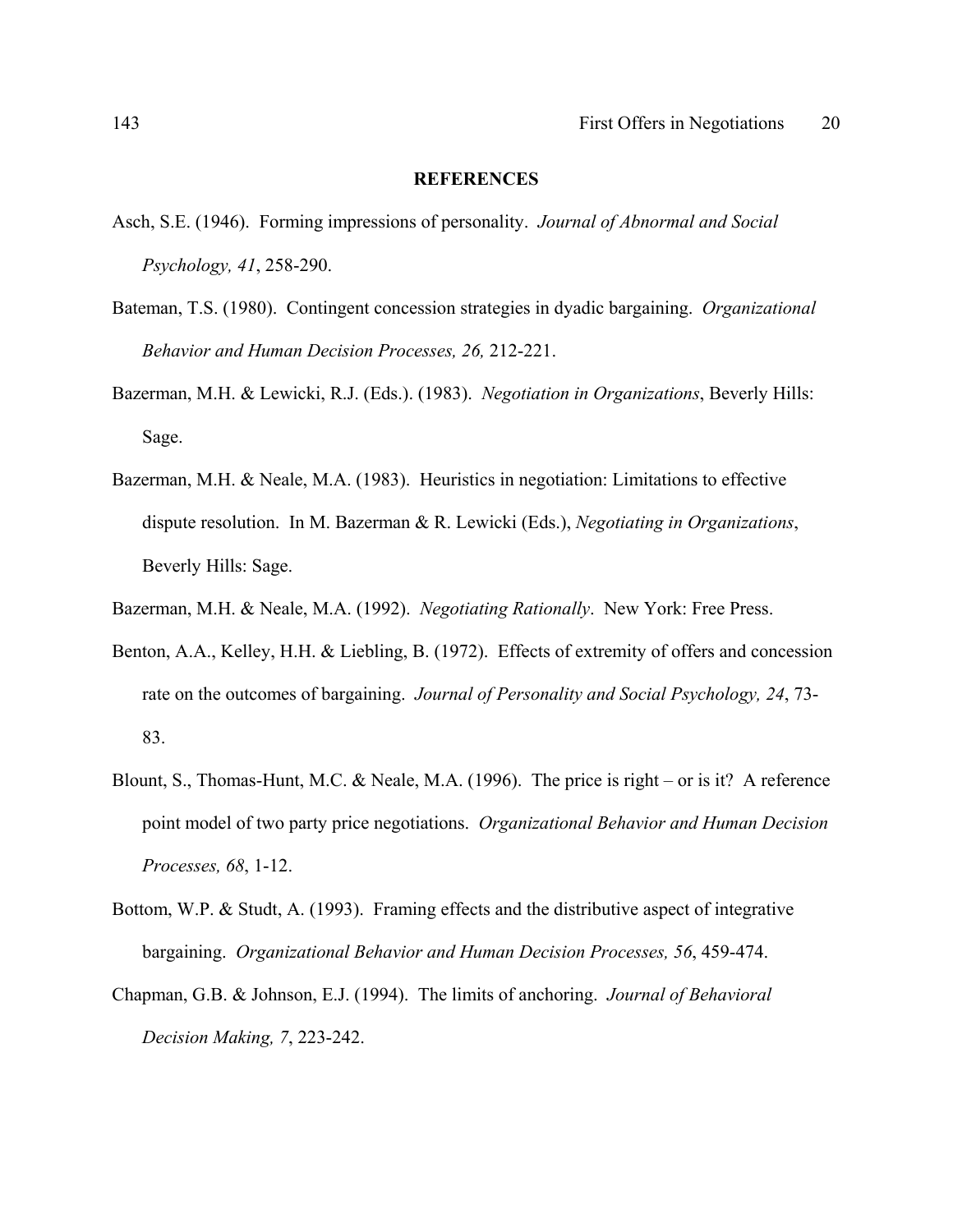- Chapman, G.B. & Johnson, E.J. (1999). Anchoring, activation, and the construction of values. *Organizational Behavior and Human Decision Processes, 79*, 115-153.
- Chertkoff, J.M. & Conley, M. (1967). Opening offer and frequency of concessions as bargaining strategies. *Journal of Personality and Social Psychology, 7*, 181-185.
- De Dreu, C.K.W. & Carnevale, P.J.D (1994). Effects of gain-loss frames in negotiation: Loss aversion, mismatching, and frame adoption. *Organizational Behavior and Human Decision Processes, 60,* 90-107.
- De Dreu, C.K.W., Lualhati, J.C. & McCusker, C. (1994). Effects of gain-loss frames on satisfacton with self-other outcome differences. *European Journal of Social Psychology, 24*, 497-510.
- Fisher, R., Ury, W. & Patton, B. (1991). *Getting to Yes: Negotiating Agreement Without Giving In*. New York: Penguin Books.
- Fiske, S.T. (1993). Controlling other people: The impact of power on stereotyping. *American Psychologist, 48*, 621-628.
- Fobian, C.S. & Christensen-Szalanski, J.J.J (1994). Settling liability disputes: The effects of asymmetric levels of ambiguity on negotiations. *Organizational Behavior and Human Decision Processes, 60,* 108-138.
- Galinsky, A.D., Gruenfeld, D. & Magee, J.C. (2002). Power and action: Lessons from first offers, fans, and fairy tales. Under review
- Galinsky, A.D. & Mussweiler, T. (2001). First offers as anchors: The role of perspective taking and negotiator focus. *Journal of Personality and Social Psychology, 81*, 657-669.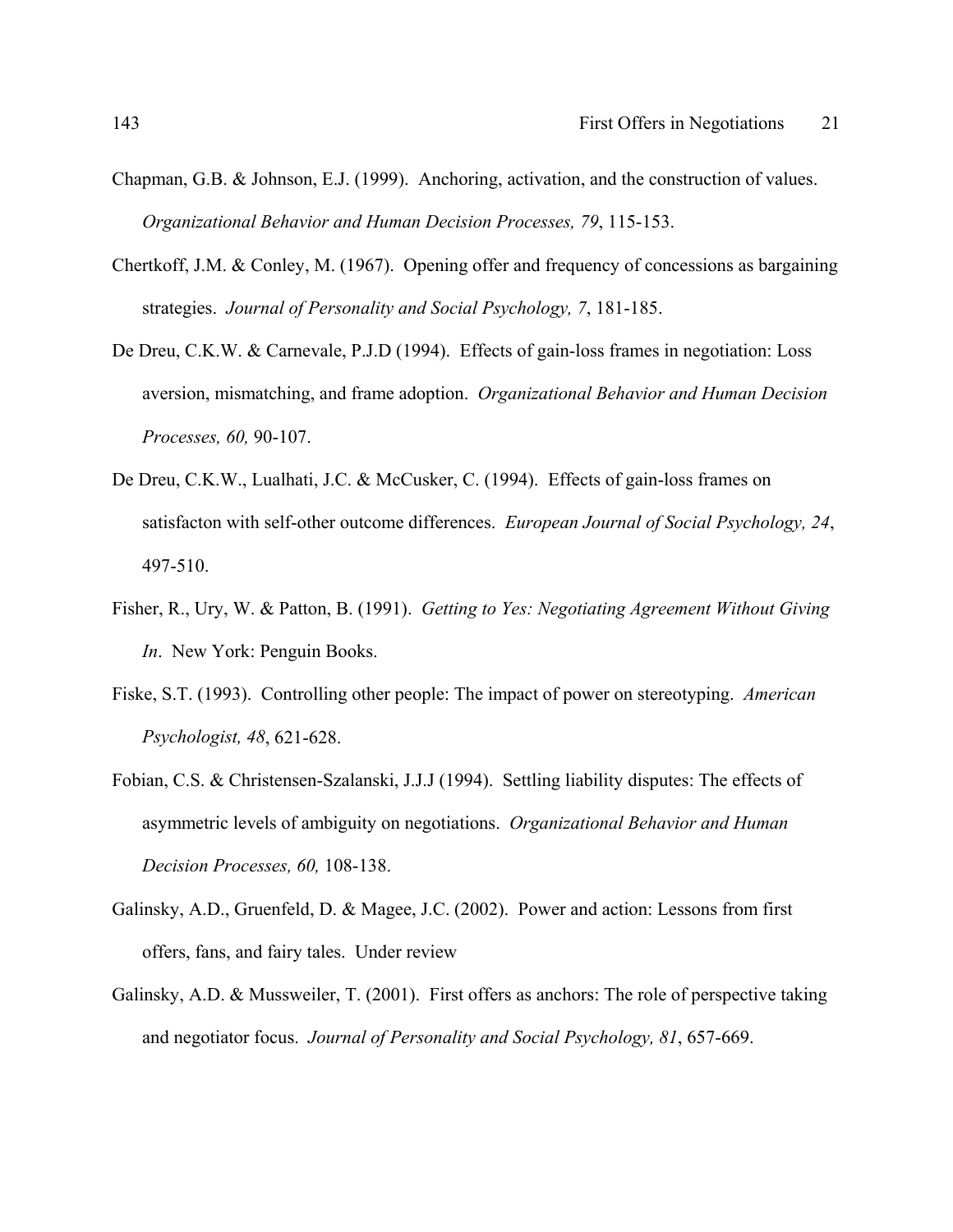- Galinsky, A.D., Mussweiler, T. & Medvec, V. (2002). Disconnecting outcomes and evaluations: The role of negotiator focus. *Journal of Personality and Social Psychology, 83,* 1131–1140.
- Galinsky, A.D., Seiden, V.L., Kim, P.H. & Medvec, V. (2002). The dissatisfaction of having your first offer accepted: The role of counterfactual thinking in negotiations. *Personality and Social Psychology Bulletin, 28*, 271-283.
- Huber, V.L. & Neale, M.A. (1986). Effects of cognitive heuristics and goals on negotiator performance and subsequent goal setting. *Organizational Behavior and Human Decision Processes, 38*, 342-365.
- Huber, V.L. & Neale, M.A. (1987). Effects of self- and competitor goals on performance in an independent bargaining task. *Journal of Applied Psychology, 72*, 197-203.
- Kahneman, D. & Tversky, A. (1979). Prospect theory: An analysis of decisions under risk. *Econometrica, 47*, 263-291.
- Kray, L., Thompson, L. & Galinsky, A. (2001). Battle of the sexes: Gender stereotype activation in negotiations. *Journal of Personality and Social Psychology, 80*, 942-958.
- Kristensen, H. & Garling, T. (1997). The effects of anchor points and reference points on negotiation process and outcomes. *Organizational Behavior and Human Decision Processes, 71,* 84-95.
- Lewicki, R.J., Saunders, D.M. & Minton, J.W. (1997). *Essentials of Negotiation*. New York: McGraw-Hill.
- Liebert, R.M., Smith, W.P., Hill, J.H. & Keiffer, M. (1968). The effects of information and magnitude of initial offer on interpersonal negotiation. *Journal of Experimental Social Psychology, 4*, 431-441.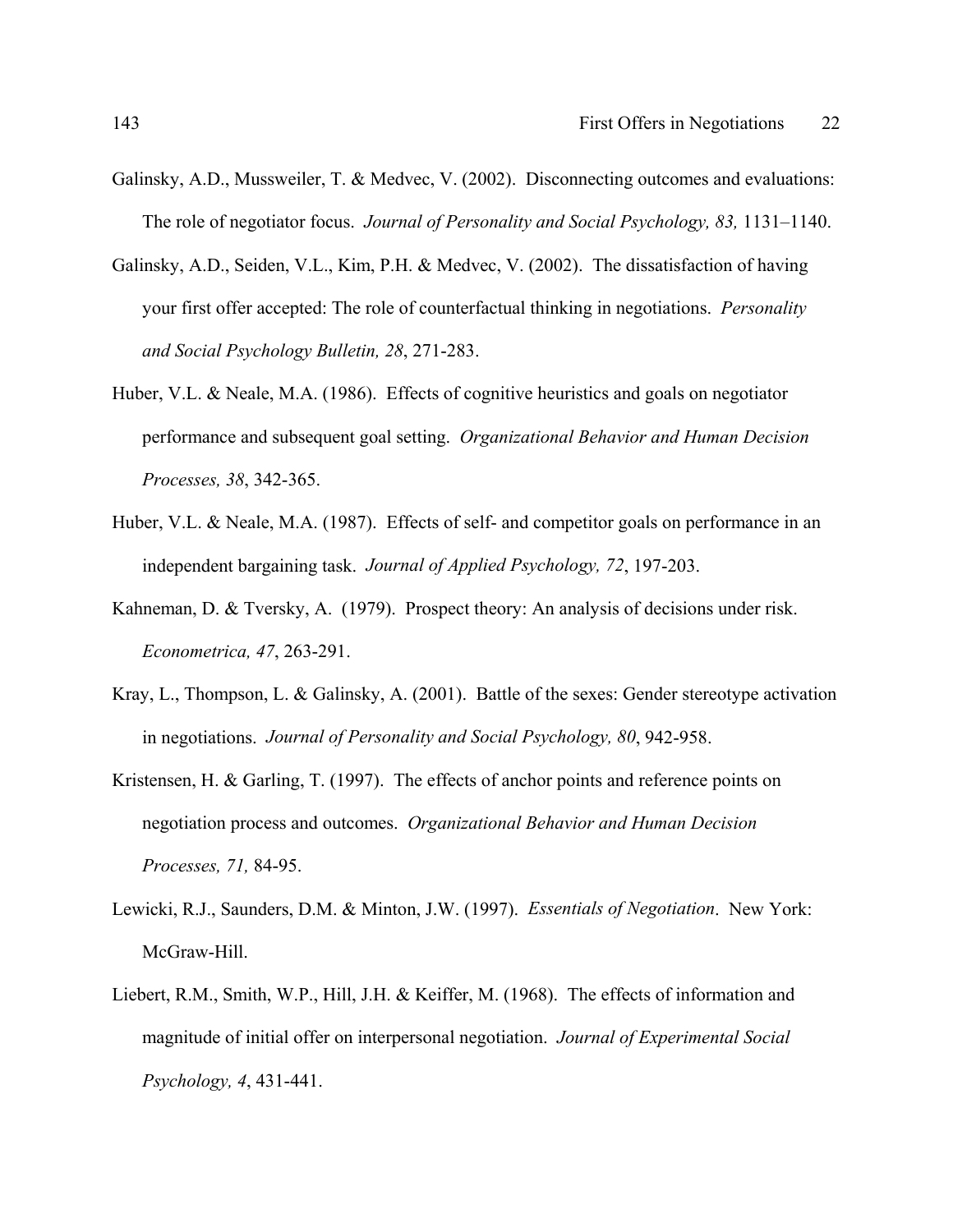- Lind, E.A., Kray, L. & Thompson, L. (2001). Primacy effects in justice judgments: Testing predictions from fairness heuristic theory. *Organizational Behavior and Human Decision Processes, 85,* 189-210
- Luchins, A.S. (1957). Primacy-recency in impression formation. In C.I. Hovland (Ed.), *The Order of Presentation in Persuasion* (pp.33-61). New Haven: Yale University Press.
- Moran, S. & Ritov, I. (2002). Initial perceptions in negotiations: Evaluation and response to 'logrolling' offers. *Journal of Behavioral Decision Making, 15*, 101-124.
- Morris, M.W., Larrick, R.P. & Su, S.K. (1999). Misperceiving negotiation counterparts: When situationally determined bargaining behaviors are attributed to personality traits. *Journal of Personality and Social Psychology, 77*, 52-67.
- Murnighan, J.K. (1991). *The Dynamics of Bargaining Games*. Englewood Cliffs: Prentice-Hall.
- Murnighan, J.K., Babcock, L., Thompson, L. & Pillutla, M. (1999). The information dilemma in negotiations: Effects of experience, incentives, and integrative potential. *International Journal of Conflict Management, 10*, 313-339.
- Mussweiler, T. & Strack, F. (1999). Hypothesis-consistent testing and semantic priming in the anchoring paradigm: A selective accessibility model. *Journal of Experimental Social Psychology, 35*, 136-164.
- Mussweiler, T. & Strack, F. (2000). The use of category and exemplar knowledge in the solution of anchoring tasks. *Journal of Personality and Social Psychology, 78*, 1038-1052.
- Neale, M.A. & Bazerman, M.H (1985). The effects of framing and negotiation overconfidence on bargaining behaviors and outcomes. *Academy of Management Journal, 28*, 34-49.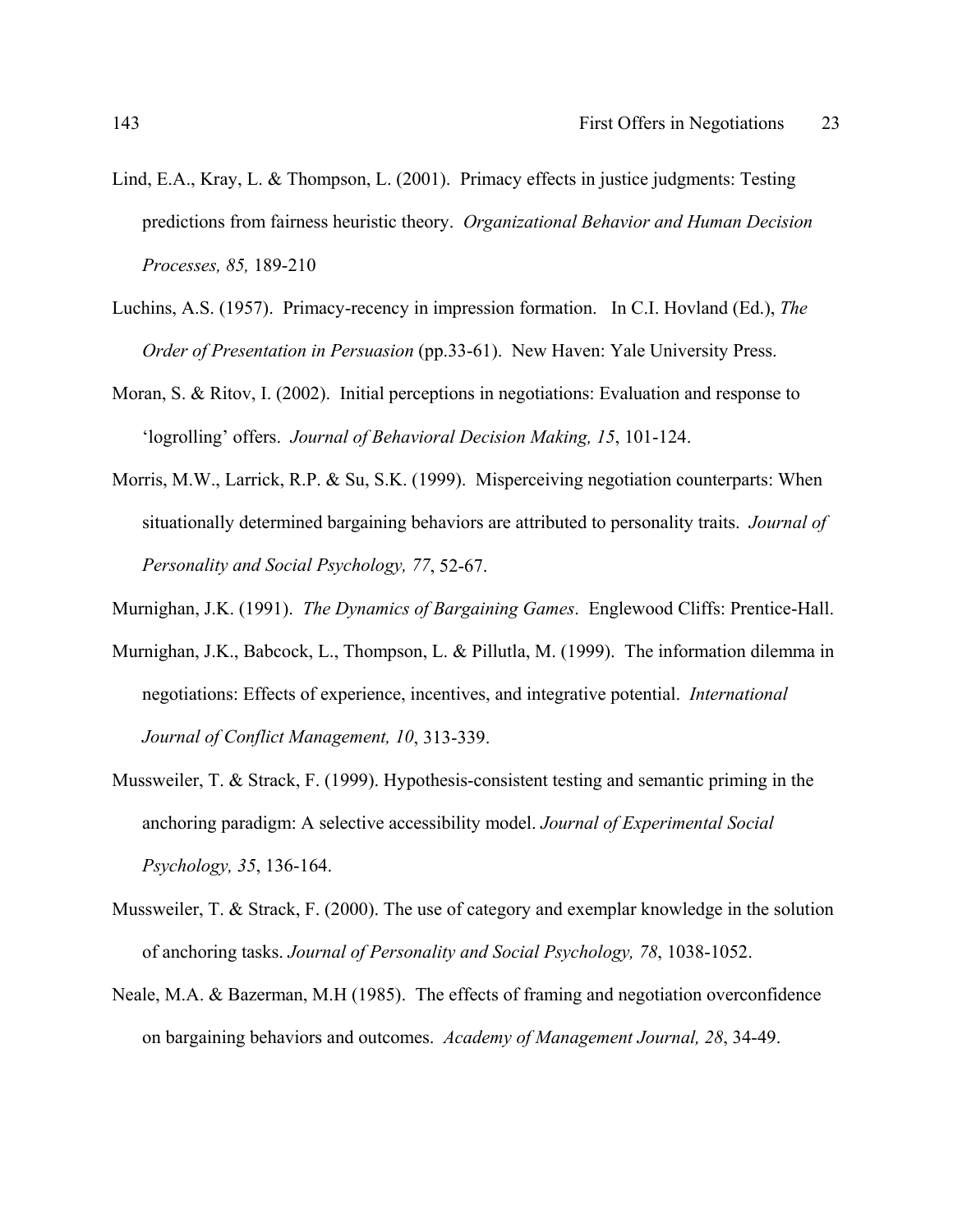- Neale, M.A. & Northcraft, G.B. (1986). Experts, amateurs, and refrigerators: Comparing expert and amateur negotiators in a novel task. *Organizational Behavior and Human Decision Processes, 38,* 305-317.
- Neale, M.A., Huber, V.L. & Northcraft, G.B. (1987). The framing of negotiations: Contextual versus task frames. *Organizational Behavior and Human Decision Processes, 39*, 228-241.
- O'Connor, K.M. (1997). Motives and cognitions in negotiation: A theoretical integration and an empirical test. *International Journal of Conflict Management, 8*, 114-131.
- O'Connor, K.M. & Adams, A.A. (1999). What novices think about negotiation: A content analysis of scripts. *Negotiation Journal, 15*, 135-147.
- Oesch, J.M. & Whyte, G. (2002). Best foot forward or waiting game: First mover effects in a distributive negotiation. *Social Science Research Network, Decision Making and Negotiation Electronic Paper Collection, 1*. http://papers.ssrn.com/paper.taf?abstract\_id=305144
- O'Shea, P.G. & Bush, D.F. (2002). Negotiation for starting salary: Antecedents and outcomes among recent college graduates. *Journal of Business and Psychology, 16*, 365-382.
- Pinkley, R.L., Neale, M.A. & Bennett, R.J. (1994). The impact of alternatives in dyadic negotiation. *Organizational Behavior and Human Decision Processes, 57*, 97-116.
- Raiffa, H. (1982). The Art and Science of Negotiation. Boston: Harvard University Press.
- Rapoport, A., Weg, E. & Felsenthal, D.S. (1990). Effects of fixed costs in two-person sequential bargaining. *Theory and Decision, 28*, 47-71.
- Ross, L.D. (1977). The intuitive psychologist and his shortcomings: Distortions in the attribution process. In L. Berkowitz (Ed.), *Advances in Experimental Social Psychology*, New York: Random House.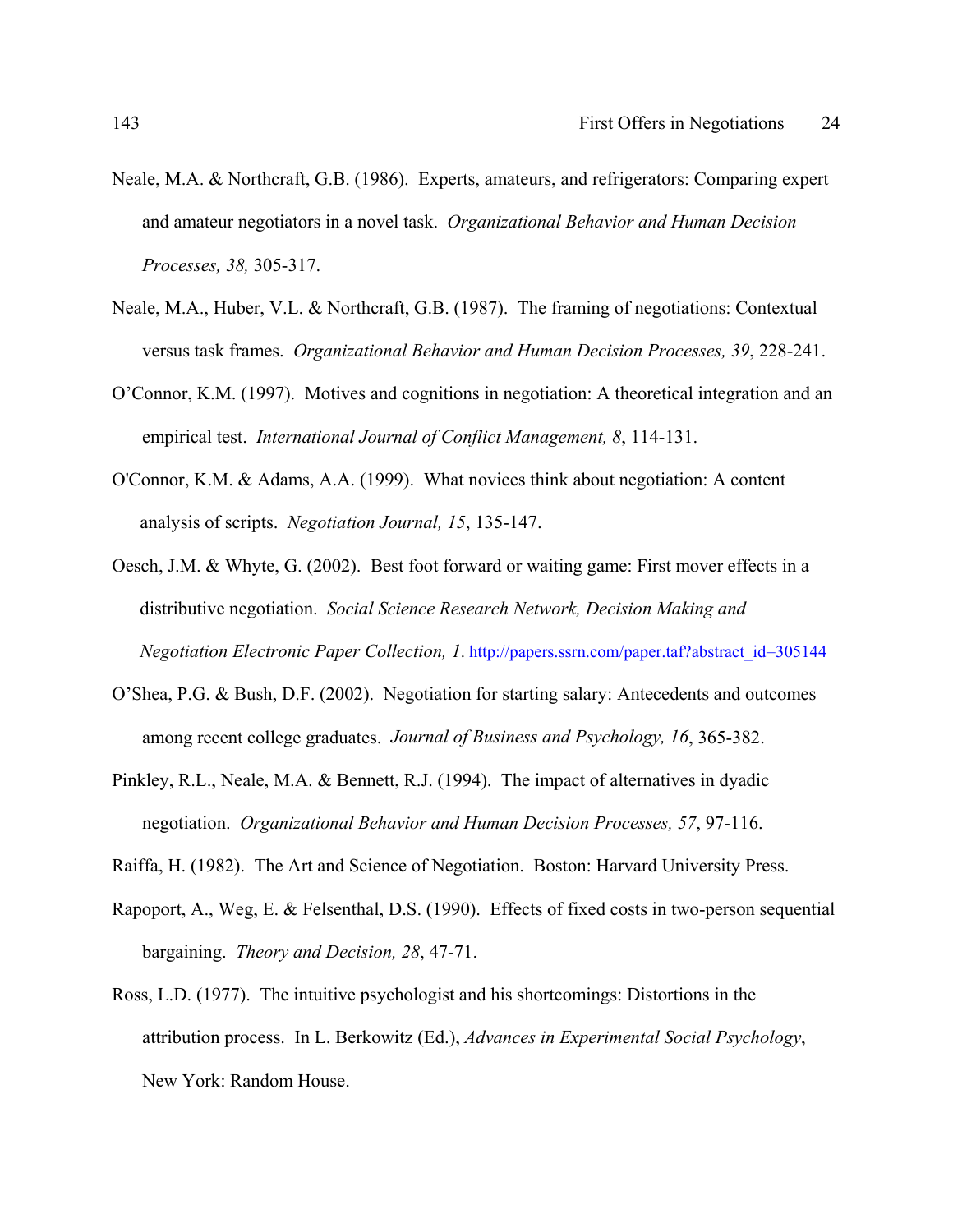- Srivistava, J. (2001). The role of inferences in sequential bargaining with one-sided incomplete information: Some experimental evidence. *Organizational Behavior and Human Decision Processes, 85*, 166-187.
- Steele, C. M. (1997). A threat in the air: How stereotypes shape intellectual identity and performance. *American Psychologist, 52*, 613-629.
- Tversky, A. & Kahnemann, D. (1974). Judgement under uncertainty: Heuristics and biases. *Science, 185*, 1124-1131.
- Van Poucke, D. & Buelens, M. (2002). Predicting the outcome of two-party price negotiation: Contribution of reservation price, aspiration price, and opening offer. *Journal of Economic Psychology, 23*, 67-76.
- Walters, A.E., Stuhlmacher, A.F. & Meyer, L.L. (1998). Gender and negotiator competitiveness: A meta-analysis. *Organizational Behavior and Human Decision Processes, 76*, 1-29.
- Weingart, L.R., Thompson, L.L., Bazerman, M.H. & Carroll, J.S. (1990). Tactical behavior and negotiation outcomes. *International Journal of Conflict Management, 1*, 7-31.
- White, S.B. & Neale, M.A. (1991). Reservation prices, resistance points, and BATNAs: Determining the parameters of acceptable negotiated outcomes. *Negotiation Journal, 7*, 379- 388.
- White, S.B. & Neale, M.A. (1994). The role of negotiator aspirations and settlement expectancies in bargaining outcomes. *Organizational Behavior and Human Decision Processes, 57*, 303-317.